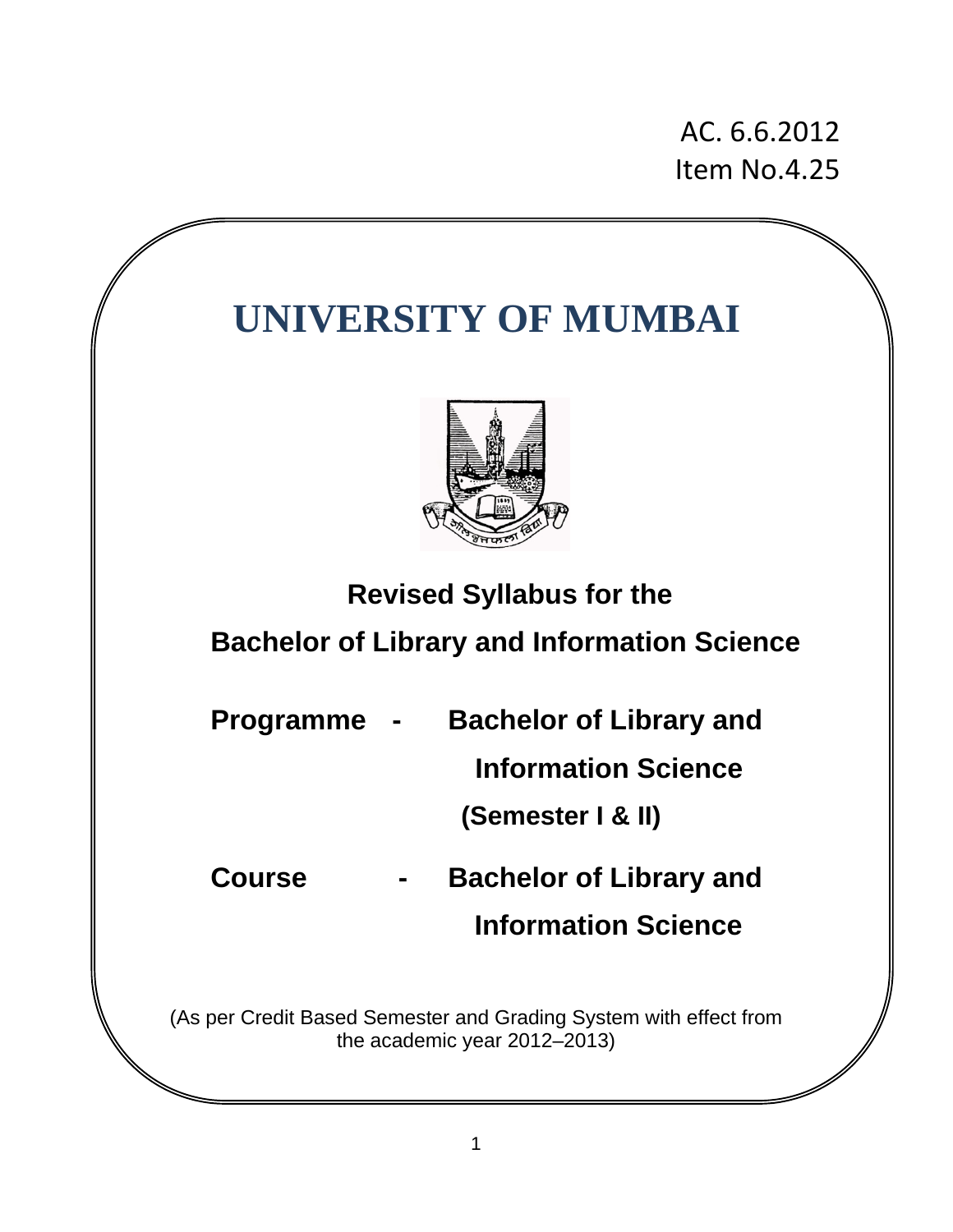# *DEPARTMENT OF LIBRARY AND INFORMATION SCIENCE*

Jawaharlal Nehru Library, University of Mumbai, Vidyanagari,

Santacruz (East), Mumbai - 400 098

| Programme                                       | Bachelor of Library and Information Science |
|-------------------------------------------------|---------------------------------------------|
| <b>Semesters</b>                                | I and II                                    |
| Duration                                        | One year Full Time                          |
| Number of Courses(Theory): Six in each Semester |                                             |
| Number of Practicals Six in each Semester       |                                             |
| No. of Credits per Semester: 24                 |                                             |
| <b>Total No. of Credits</b>                     | 48                                          |

|             | Bachelor of Library and Information Science |         |                                   |                        |                |       |                  |
|-------------|---------------------------------------------|---------|-----------------------------------|------------------------|----------------|-------|------------------|
|             | <b>Theory Courses</b><br>(Part A)           |         |                                   | Practicals<br>(Part B) |                |       | Total of $A + B$ |
|             | <b>Totals</b><br>No. of<br>No. of           |         |                                   | No. of                 | No. of         | Total |                  |
|             | Courses                                     | Credits |                                   | Practicals             | <b>Credits</b> |       |                  |
|             |                                             |         |                                   |                        |                |       |                  |
| Semester I  | 6                                           | 3       | 18                                | 6                      | 1              | 6     | 24               |
|             |                                             |         |                                   |                        |                |       |                  |
| Semester II | 6                                           | 3       | 18                                | 6                      | 1              | 6     | 24               |
|             |                                             |         |                                   |                        |                |       |                  |
|             |                                             |         | Grand total of Sem. I and Sem. II |                        |                |       | 48               |

#### **Evaluation of Students**

| <b>Theory Courses</b>                            |       | Total Marks 100 per course |
|--------------------------------------------------|-------|----------------------------|
| Internal Assessment                              | diam. | 40 Marks                   |
| End Semester Theory Examination : 60 Marks       |       |                            |
| End Semester Practicals Examination : 100 Marks  |       |                            |
| Total End Semester T + P Examination : 700 Marks |       |                            |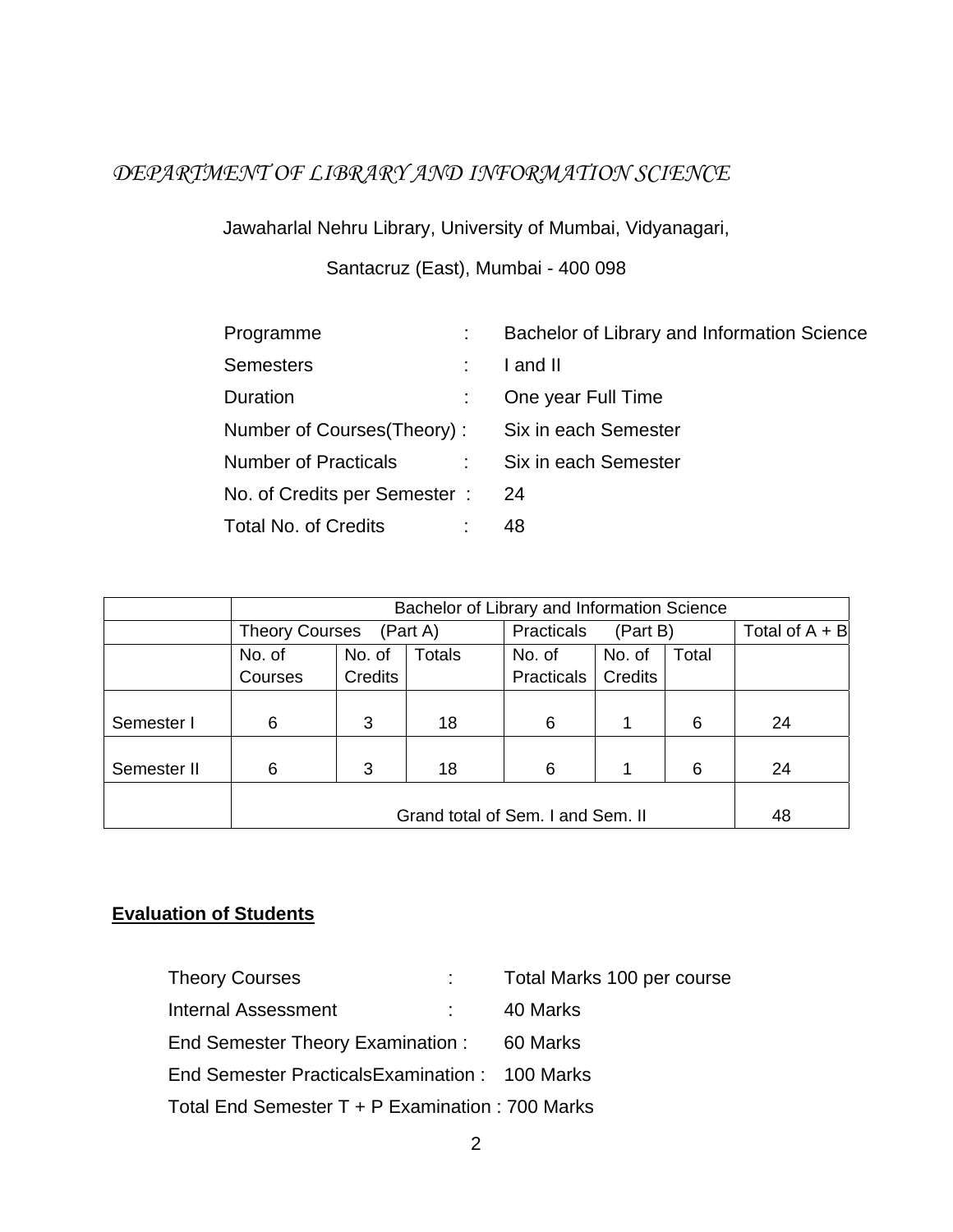# **B. L. I. Sc. (Semester Pattern) One year Course Revised Syllabus (w. e. f. 2012-2013) Semester – I**

# **Part A : Theory**

| Code No.        | <b>Courses</b>                                         |     |    | Ext. Int. Total Marks |
|-----------------|--------------------------------------------------------|-----|----|-----------------------|
| <b>PABLI101</b> | <b>Fundamentals of Library and Information Science</b> | 60  | 40 | 100                   |
| <b>PABLI102</b> | <b>Library Management</b>                              | 60  | 40 | 100                   |
| <b>PABLI103</b> | <b>Library Classification</b>                          | 60  | 40 | 100                   |
| PABLI104        | <b>Library Cataloguing</b>                             | 60  | 40 | 100                   |
| <b>PABLI105</b> | <b>Reference and Information Sources and Services</b>  | 60  | 40 | 100                   |
| <b>PABLI106</b> | <b>Computer Application to Library Work</b>            | 60  | 40 | 100                   |
|                 | <b>Grand Total of Marks</b>                            | 600 |    |                       |

## **Part B :Practicals**

| Code No. | <b>Courses</b>              | <b>Marks</b> |
|----------|-----------------------------|--------------|
| P101     | <b>Classification</b>       | 20           |
| P102     | Cataloguing                 | 20           |
| P103     | <b>Reference Sources</b>    | 15           |
| P104     | <b>Information Sources</b>  | 15           |
| P105     | <b>Abstracting</b>          | 10           |
| P106     | <b>Computer (Internal)</b>  | 20           |
|          | <b>Grand Total of Marks</b> | 100          |

## **Semester – II**

### **Part A : Theory**

| Code No.        | <b>Courses</b>                                         |     |    | <b>Ext. Int. Total Marks</b> |  |
|-----------------|--------------------------------------------------------|-----|----|------------------------------|--|
| PABLI201        | <b>Fundamentals of Library and Information Science</b> | 60  | 40 | 100                          |  |
| <b>PABLI202</b> | <b>Library Management</b>                              | 60  | 40 | 100                          |  |
| <b>PABLI203</b> | <b>Library Classification</b>                          | 60  | 40 | 100                          |  |
| PABLI204        | <b>Library Cataloguing</b>                             | 60  | 40 | 100                          |  |
| <b>PABLI205</b> | <b>Reference and Information Sources and Services</b>  | 60  | 40 | 100                          |  |
| PABLI206        | <b>Computer Application to Library Work</b>            | 60  | 40 | 100                          |  |
|                 | <b>Grand Total of Marks</b>                            | 600 |    |                              |  |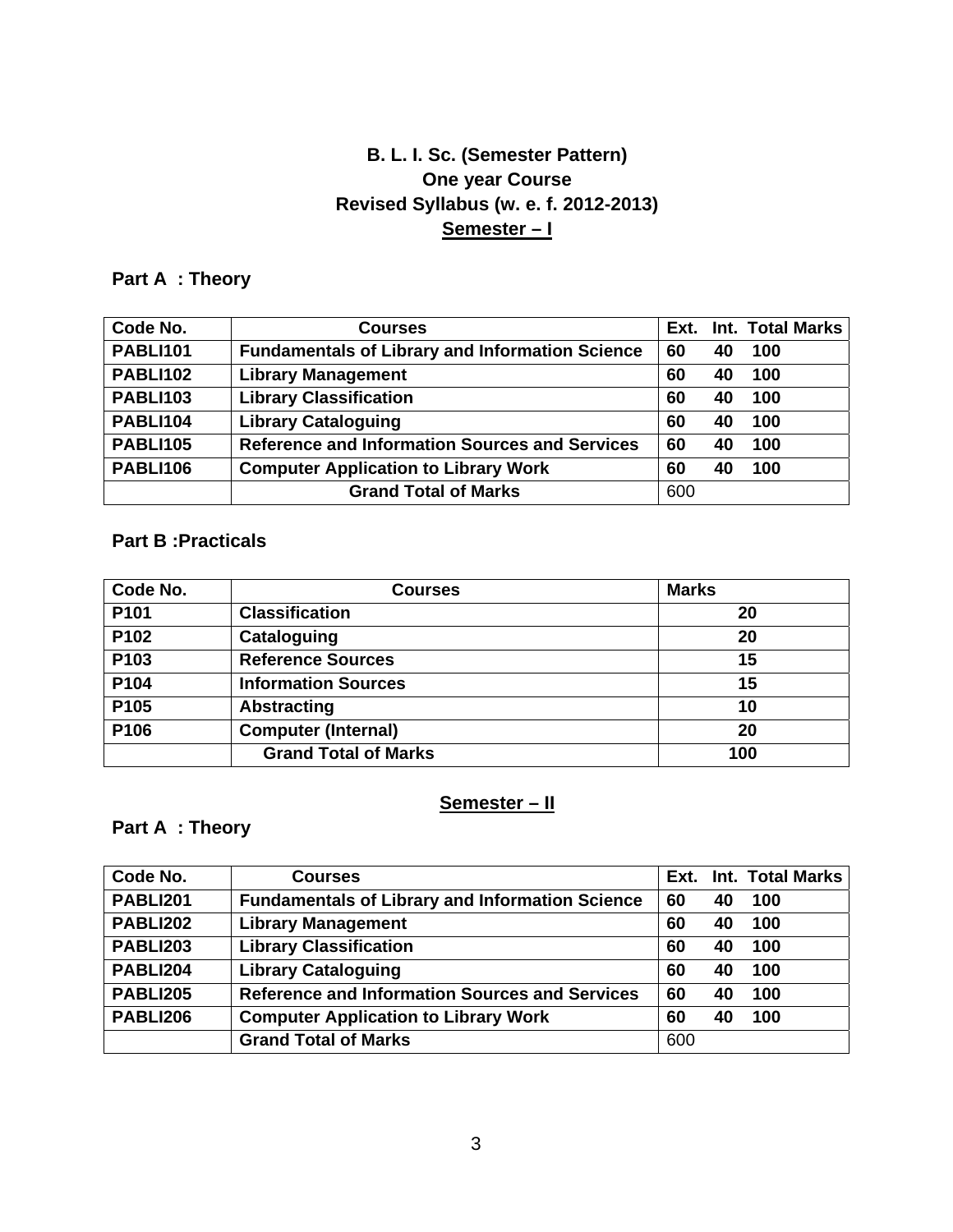#### **Part B :Practicals**

| Code No. | <b>Courses</b>              | <b>Marks</b> |
|----------|-----------------------------|--------------|
| P201     | <b>Classification</b>       | 20           |
| P202     | Cataloguing                 | 20           |
| P203     | <b>Reference Sources</b>    | 15           |
| P204     | <b>Information Sources</b>  | 15           |
| P205     | Indexing                    | 10           |
| P206     | <b>Computer (Internal)</b>  | 20           |
|          | <b>Grand Total of Marks</b> | 100          |

#### **Pattern of Examination**

#### **A. Theory Examination (60 : 40)**

#### **1. Semester End Exam – 60 marks**

- **a.** There shall be 6 questions, out of which 1 will be short note question, each of 15 marks
- **b.** Candidate will attempt any 4 questions

#### **2. Internal Assessment – 40 marks**

- a. Attendance & Participation in Class 10 marks
- b. One Class Room Test 10 marks
- c. Two classroom Assignments 20 marks

(Field Visit Report, Book Review, Preparation of Bibliography on a given topic,

Seminar, Essay Writing)

#### **B. Practicals Examination**

Practical examination will be conducted in each semester and practical nos. (1-5) will be centrally assessed by examiners from among the panel of examiners appointed by the university.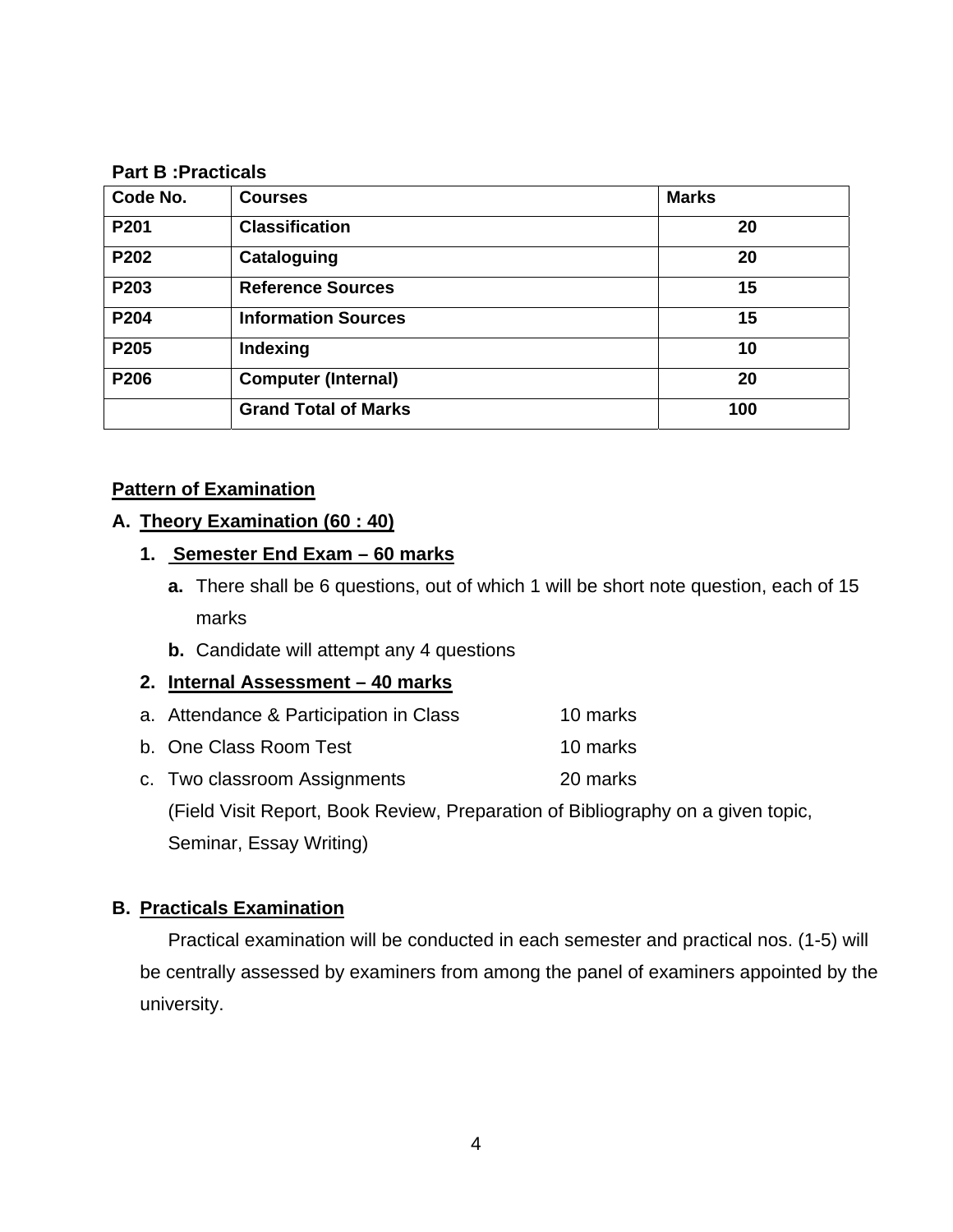### **Syllabus**

# **BACHELOR OF LIBRARY AND INFORMATION SCIENCE**

# **Part A- Theory Courses 36 Credits**

(**Sem I + Sem II)** 

# **PABLI 101– Foundations of Library and Information Science**

- 1. To understand purpose, role and importance of libraries in society
- 2. To know about various types of libraries, their nature, objectives and services
- 3. To be familiar with the library scenario in general and the Indian scenario in particular
- 4. To study the role of professional library associations

|                   |                                                                                       | 45hours  |  |  |  |
|-------------------|---------------------------------------------------------------------------------------|----------|--|--|--|
| 3 Credits         | Semester I                                                                            |          |  |  |  |
|                   |                                                                                       | 60 marks |  |  |  |
|                   |                                                                                       |          |  |  |  |
| <b>Module I</b>   | Library and Society: role, functions.                                                 |          |  |  |  |
| <b>Module II</b>  | <b>Types of Libraries:</b>                                                            |          |  |  |  |
|                   | A. Public, National, Academic and Special                                             |          |  |  |  |
|                   | Academic Libraries - School, College and University libraries, their<br>İ.            |          |  |  |  |
|                   | objectives, features, functions, UNICEF's norms for children's libraries              |          |  |  |  |
|                   | Public Libraries - their objectives, features, functions, public library as an<br>ii. |          |  |  |  |
|                   | agency of mass communication, public library systems- Delhi Public                    |          |  |  |  |
|                   | Library; RRRLF, Library Legislation in India with special reference to                |          |  |  |  |
|                   | Maharashtra, Press and Registration Act, Delivery of Books Act, IFLA                  |          |  |  |  |
|                   | Standards for public libraries.                                                       |          |  |  |  |
|                   | iii. The National Libraries - their objectives, features, functions, National         |          |  |  |  |
|                   | Library of India, Library of Congress, The British Library                            |          |  |  |  |
|                   | iv. Research, Special and Corporate Libraries - their objectives, features,           |          |  |  |  |
|                   | functions.                                                                            |          |  |  |  |
|                   | Archives, museums and records management<br>B)                                        |          |  |  |  |
| <b>Module III</b> | Information and Information Science:                                                  |          |  |  |  |
|                   | Information – characteristic, nature, value and use<br>i)                             |          |  |  |  |
|                   | Information Science – definition, scope and objectives<br>ii)                         |          |  |  |  |
| <b>Module IV</b>  | Dr. S.R.Ranganathan : his contribution to Library Science, Five Laws of               |          |  |  |  |
|                   | Library Science and their relevance to current library practice.                      |          |  |  |  |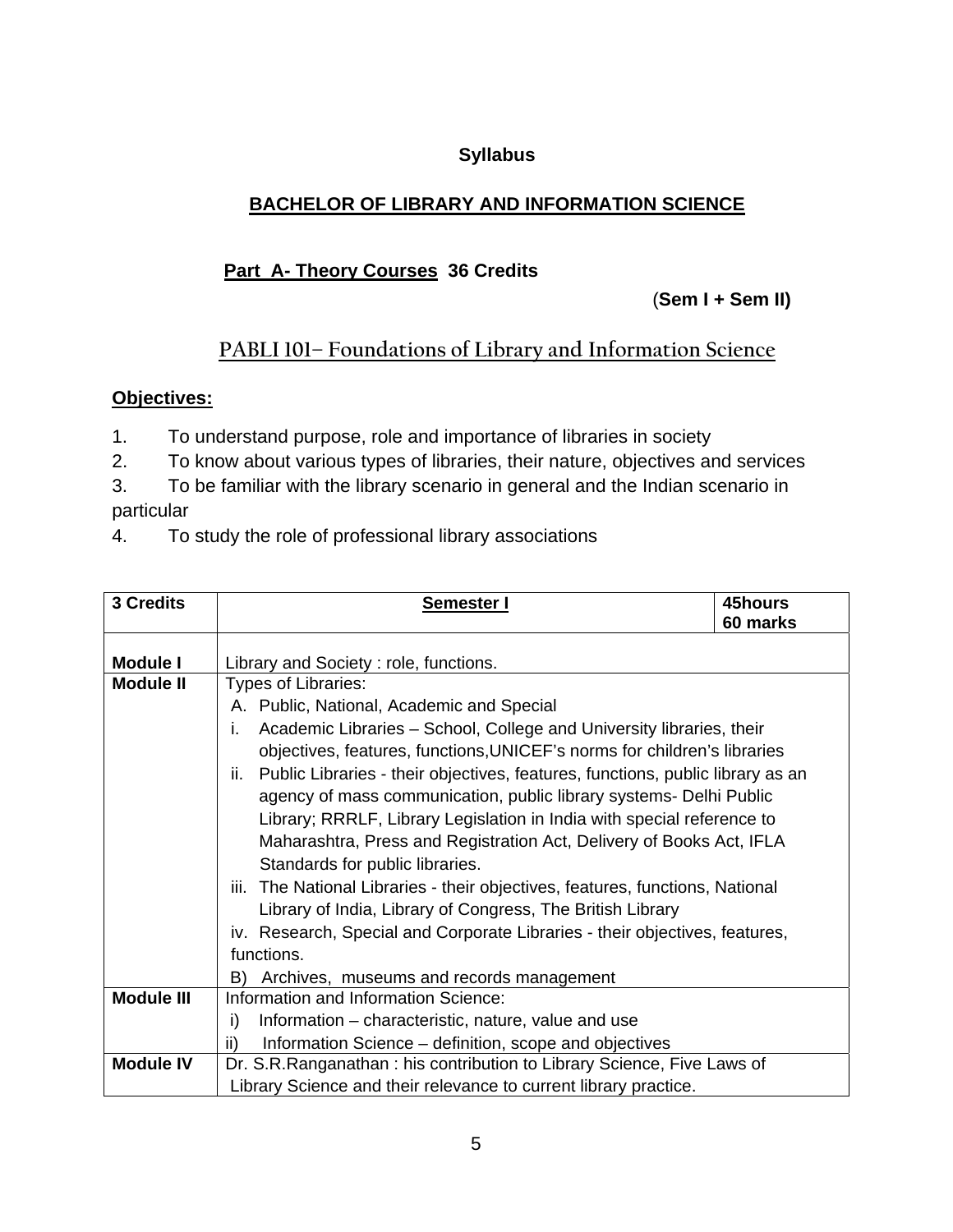| 3 Credits          | Semester II                                                                   | 45hours<br>60 marks |  |  |
|--------------------|-------------------------------------------------------------------------------|---------------------|--|--|
| <b>Module V</b>    | Historical overview of library development: growth of libraries in India with |                     |  |  |
|                    | special reference to SaraswatiMahal Library, KhudaBakhsh Oriental Public      |                     |  |  |
|                    | Library, Asiatic Society Library, Bhandarkar Oriental Research Institute,     |                     |  |  |
|                    | Baroda Public Library System, contribution of UNESCO to libraries and         |                     |  |  |
|                    | library profession, reports of committees and commissions in India.           |                     |  |  |
| <b>Module VI</b>   | Library co-operation, resource sharing, library networking                    |                     |  |  |
| <b>Module VII</b>  | Professional Associations in Library and Information Science : Indian and     |                     |  |  |
|                    | International - ILA, IASLIC, IATLIS, ALA, SLA, CILIP, Aslib, IFLA,            |                     |  |  |
|                    | professional ethics.                                                          |                     |  |  |
| <b>Module VIII</b> | Factors affecting library development :                                       |                     |  |  |
|                    | i) Social, cultural (including literacy, publishing, book trade)              |                     |  |  |
|                    | ii) Legal (including copyright, intellectual property rights)                 |                     |  |  |
|                    | Technological development.<br>iii)                                            |                     |  |  |

- 1. Atkinson, F.: Librarianship: An Introduction to the profession.London, Clive Bingley, 1974.
- 2. Ashworth, W. : Special librarianship. London, Clive Bingley, 1979.
- 3. Beenham, R & Harrison, C. : The Basics of librarianship.London, Clive Bingley, 1985.
- 4. Bhatt, R. K. : UNESCO : Development of libraries &DocumentationCenters in Developing Countries.New Delhi, KK, 2004.
- 5. Coblans, H. : Librarianship and documentation.London, Andre Deutsch, 1974.
- 6. Gupta, O.P. : Library &information services in University & College Libraries in India.New Delhi, Reliance, 1998.
- 7. Johnson, Elmer D. & Harris, Michael H. : History of libraries in the Western World. Scarecrow, New Jersey, 1976.
- 8. Kaul, H.K. (Ed.) : National library services : ICONLIS 2004.Calcutta, The National Library, 2004.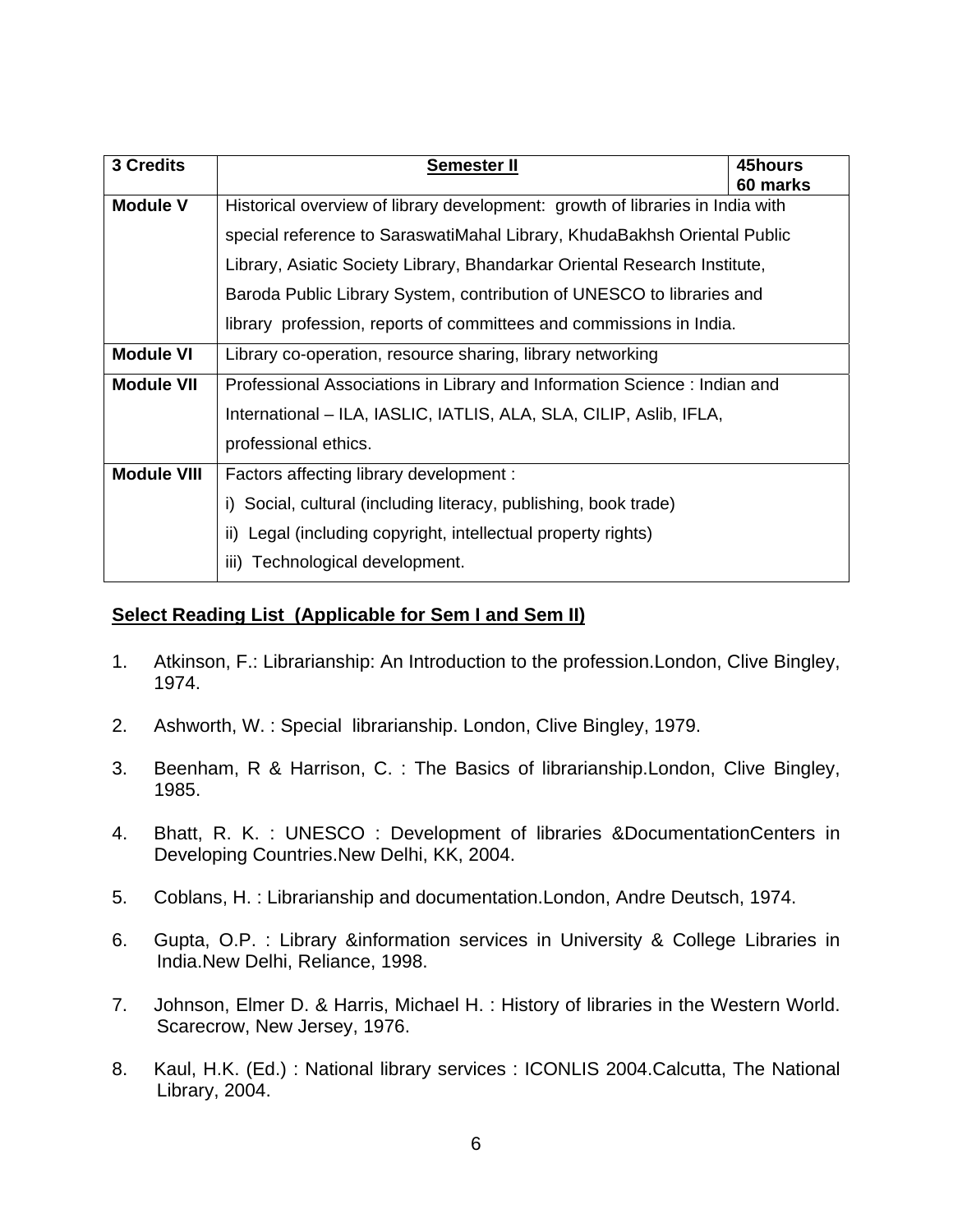- 9. Line, M.B. : Academic library management.London, LA, 1990.
- 10. Line, Maurice (Ed.) : Librarianship and information work worldwide 2000. London, Bowker, 2000.
- 11. Lynch, Beverly P.(Ed.) : The Academic Library in transition :planning for the 1990s. New York, Neal-Schuman, 1990.
- 12. Majumdar, Uma. : India's National Library.Calcutta, The National Library, 1987.
- 13. Marshall, D.N. : History of libraries.New Delhi, Oxford, 1983.
- 14. Patel, Jashu& Kumar, Krishan : Libraries &librarianship in India.London, Greenwood,2001.
- 15. Raju, A. A. N. : Documentary heritage of Indian libraries. New Delhi, EssEss Publications, 2003.
- 16. Ranganathan, S.R. : Five laws of Library Science.Bombay, Asia, 1963.
- 17. Sardana, J.L. (Ed.) : Libraries &information studies in retrospect and prospect : essays in honor of Professor B.R.Kalia, Vols. 1 & 2.New Delhi, Concept, 1990.
- 18. Strauss,.L.J. : Scientific and technical libraries their organization and administration. New York, John Wiley, 1964.
- 19. Taher, Mohammed & Davis, Donald Gordon : Librarianship and library science in India : an outline of historical perspectives.New Delhi, Concept, 1994.
- 20. Venkatappaiah, V. &Madhusudan, M. : Public library legislation in the new millennium.New Delhi, Bookwell, 2006.
- 21. Verma, Sahib Singh : Library &literacy movement for national development in India. New Delhi, Concept, 2003.
- 22. Ward, Patricia L. (Ed.) : Continuing professional education for the information society.Munchen, K.G.Saur, 2002.
- 23. Wherry, Timothy Lee : Intellectual property : everything the digital age librarian needs to know.Chicago, ALA, 2008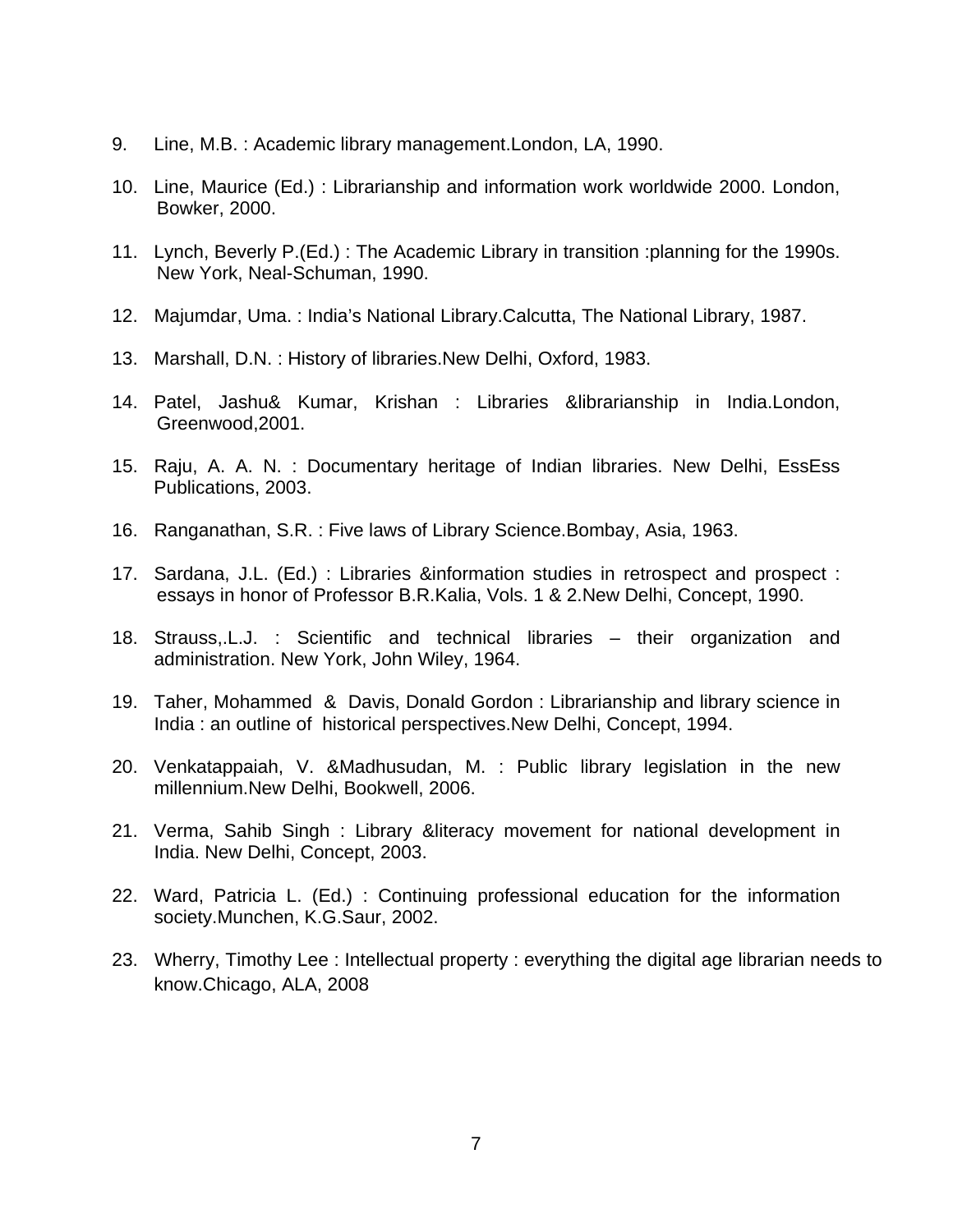# **PABLI 102- Library Management**

- 1. To be familiar with library procedures.
- 2. To understand the principles of management and their application in library work.
- 3. To monitor and evaluate library performance

| 3 Credits         | <b>Semester I</b>                                                               | 45hours<br>60 marks |  |  |
|-------------------|---------------------------------------------------------------------------------|---------------------|--|--|
| <b>Module I</b>   | Schools of Management: an overview (classical, neoclassical, scientific,        |                     |  |  |
|                   | systems), functions and principles of management.                               |                     |  |  |
| <b>Module II</b>  | Planning and Management: mission and objectives of library                      |                     |  |  |
|                   | management, POSTCORB, functions of library committee.                           |                     |  |  |
| <b>Module III</b> | Acquisition: policies, types of materials - books, non-book, non-print, digital |                     |  |  |
|                   | selection criteria, methods of acquisition (traditional, online), accessioning, |                     |  |  |
|                   | records maintenance                                                             |                     |  |  |
| <b>Module IV</b>  | Serials Management: policies, selection criteria, methods of subscription       |                     |  |  |
|                   | and procurement, e-journals, binding of periodicals, access to back volumes     |                     |  |  |
|                   | of e- journals, records maintenance.                                            |                     |  |  |

| 3 Credits          | <b>Semester II</b>                                                                                                                                                                                                                                                                                                                                                                                                                                                                                                                                        | 45hours<br>60 marks |  |  |
|--------------------|-----------------------------------------------------------------------------------------------------------------------------------------------------------------------------------------------------------------------------------------------------------------------------------------------------------------------------------------------------------------------------------------------------------------------------------------------------------------------------------------------------------------------------------------------------------|---------------------|--|--|
| <b>Module V</b>    | Technical Processing: policies, classifying, cataloguing, physical processing,<br>records maintenance.                                                                                                                                                                                                                                                                                                                                                                                                                                                    |                     |  |  |
| <b>Module VI</b>   | Storage and Maintenance: policies; storage requirements, stack<br>maintenance and upkeep, stock verification, inventory control, weeding,<br>preservation, binding, electronic storage, records maintenance.                                                                                                                                                                                                                                                                                                                                              |                     |  |  |
| <b>Module VII</b>  | <b>Library Services:</b><br>Circulation Services : policies, methods and procedures, bar coding, Inter-<br>i)<br>library loan, records maintenance<br>$\mathsf{ii}$<br>Extension Services : policies, branches, outreach methods -<br>extension counters, mobile libraries, display and exhibitions, extension<br>lectures, discussion groups, cultural and other extra-mural activities.<br>Marketing of library services: need, policies, methods, annual reports,<br>iii)<br>publicity, public relations, library promotion programmes, library guides |                     |  |  |
| <b>Module VIII</b> | Financial Management : policies ; resources mobilisation, budget, budgeting                                                                                                                                                                                                                                                                                                                                                                                                                                                                               |                     |  |  |
|                    | methods, accounting, monitoring and evaluation.                                                                                                                                                                                                                                                                                                                                                                                                                                                                                                           |                     |  |  |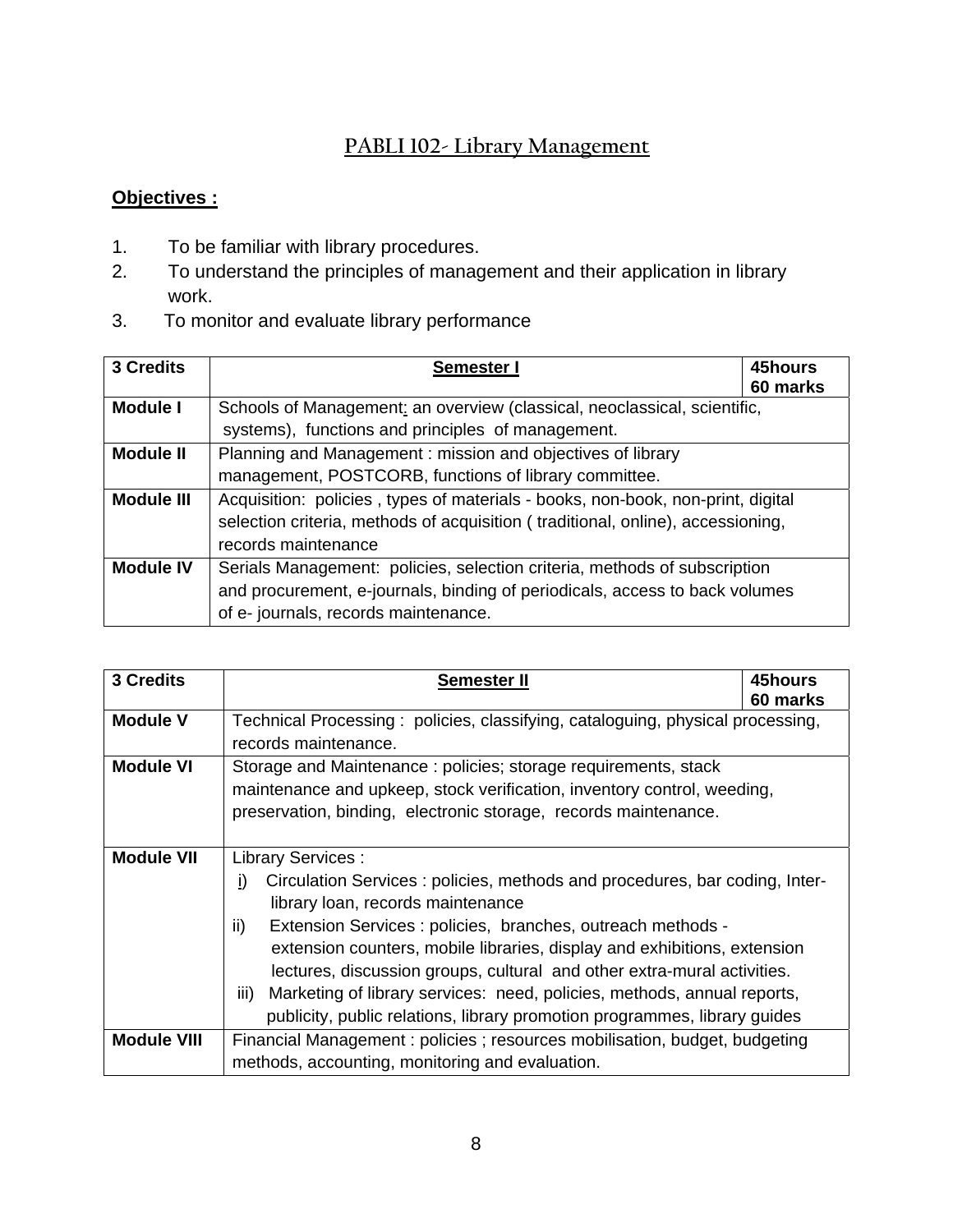- 1. Chapman, Liz : Managing acquisitions in library and information services. London, Library Association, 2001.
- 2. Corbett, E. V. : Fundamentals of library organization and administration : a practical guide. London, Library Association, 1978.
- 3. Evans, G. E. : Management techniques for librarians,  $2^{nd}$  ed. New York, Academic Press, 1983.
- 4. Garter, Edward D. (ed.) : Advances in library administration and organization. Amsterdam, Elsevier, 2005.
- 5. Godden, Irene P.,(ed.) : Library technical services : operation and management, 2<sup>nd</sup> ed., San Diego, Academic Press, 1984.
- 6. Gupta, S. R. : Stock verification in libraries : problems and solutions. Delhi, Ken Publication, 1990.
- 7. Harvey, Ross : Preservation in libraries : a reader. London, Bowker Saur, 1993.
- 8. Hubbard, William J. : Stock management : a practical guide to shelving and maintaining libray collections. Chicago, A.L.A., 1981.
- 9. Jones, Noragh& Jordan, Peter: Staff management in library and information work , 2<sup>nd</sup> ed., Aldershot, Gower Pub., 1987.
- 10. Krishna Kumar: Library administration and management. New Delhi, Vikas Pub. House, 1987.
- 11. Mahapatra, PiyushKanti : Collection management in libraries. New Delhi, EssEss Pub, 1999.
- 12. Morrow,C.C. : The Preservation challenge, a guide to conserving library materials. New York, Knowledge Industry Publication, 1983.
- 13. Mookerjee, Subodh Kumar &Sengupta, Benoyendra : Library organization and library administration. Calcutta, World Press Pvt. Ltd., 1977.
- 14. Mukherjee, A. K. : Book selection : Principles, practices and tools. Calcutta, World Press Pvt. Ltd., 1974.
- 15. Narayana, G. J. : Library and information management. New Delhi, Prentice Hall of India, 1991.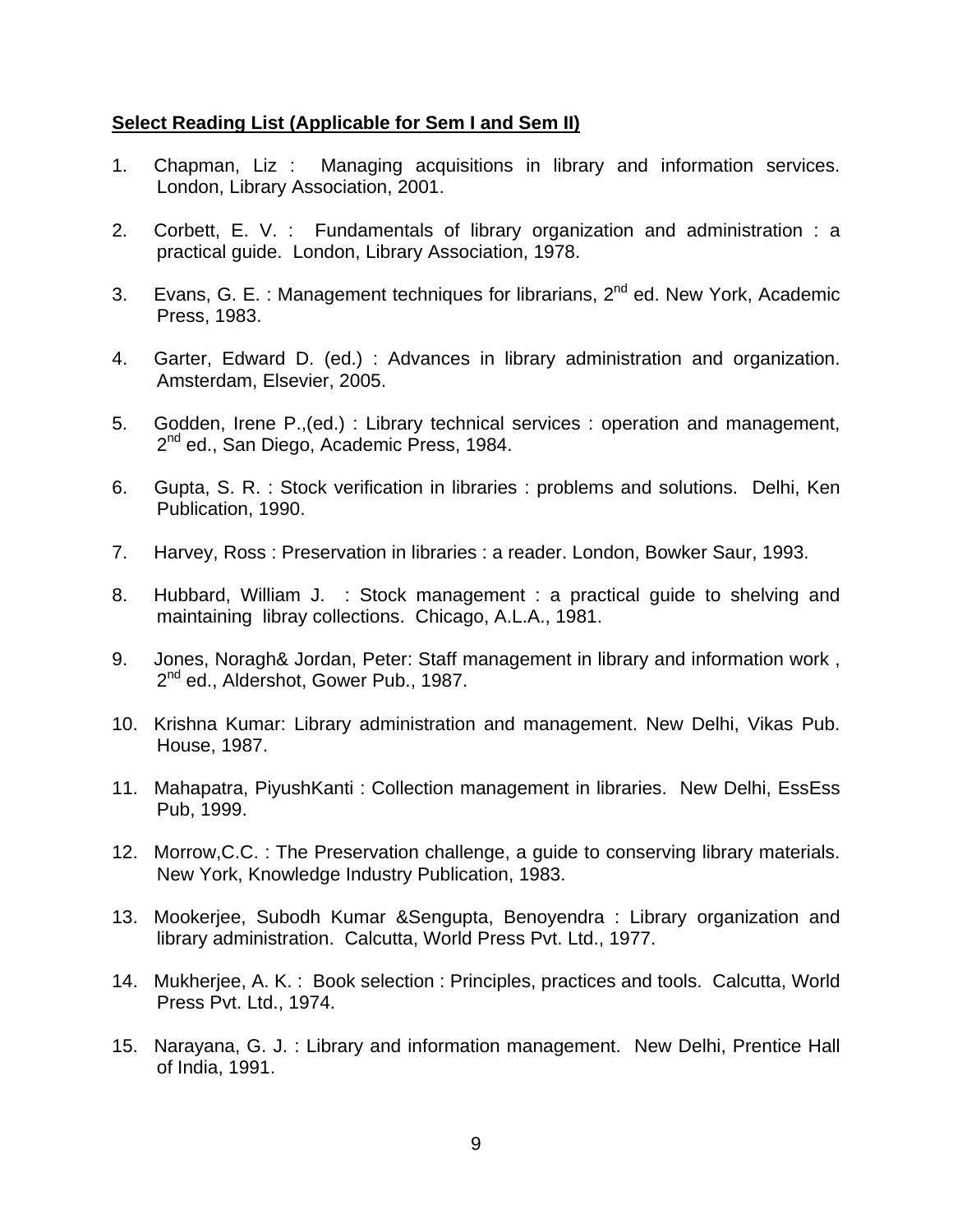- 16. Prajapati, C. L. : Conservation of documents : problems and solutions. New Delhi, Mittal Publications,2005.
- 17. Prasher, R. G. : Developing library collection. New Delhi, Medallion Press, 1993.
- 18. Saffady, William : Introduction to automation for libraries, 3<sup>rd</sup> ed., Chicago, A.L.A., 1994.
- 19. Spiller, David : Book selection, 4<sup>th</sup> ed. London, Clive Bingley, 1986.
- 20. Stueart, R. D. & Eastlick, J. T. : Library management, 2<sup>nd</sup> ed. Littleton (Colorado), Libraries Unlimited, 1981.
- 21. Weihrich, Hein & Koontz, Harold : Management : a global perspective,  $10^{th}$  ed. New York, McGraw Hill, 1993.

## **PABLI 103- Library Classification**

- 1. To understand the role of library classification in knowledge organisation.
- 2. To understand the elements of library classification.
- 3. To get familiar with the select schemes of classification.
- 4. To analyse, apply and evaluate DDC Scheme.

| 3 Credits         | Semester I                                                                           | 45hours<br>60 marks |  |
|-------------------|--------------------------------------------------------------------------------------|---------------------|--|
| <b>Module I</b>   | Knowledge Organisation: origin, history of classification, Universe of               |                     |  |
|                   | Knowledge, book classification, knowledge classification vis-a-vis book              |                     |  |
|                   | classification.                                                                      |                     |  |
| Module II         | Library Classification: need, purpose, modes of formation of subjects,               |                     |  |
|                   | literary warrant.                                                                    |                     |  |
| <b>Module III</b> | General Principles and Theory: general theory, rules of division,                    |                     |  |
|                   | APUPA arrangement                                                                    |                     |  |
| <b>Module IV</b>  | Types and features of Classification Schemes:                                        |                     |  |
|                   | i)<br>Enumerative, faceted, analytico-synthetic.                                     |                     |  |
|                   | ii)<br>Notation – need, functions, characteristics, notational systems, hospitality. |                     |  |
|                   | iii)<br>Other auxiliary features – form classes, form divisions, generalia class,    |                     |  |
|                   | index, broken order, call number.                                                    |                     |  |
|                   | Introduction to D. D. C. Scheme<br>iv)                                               |                     |  |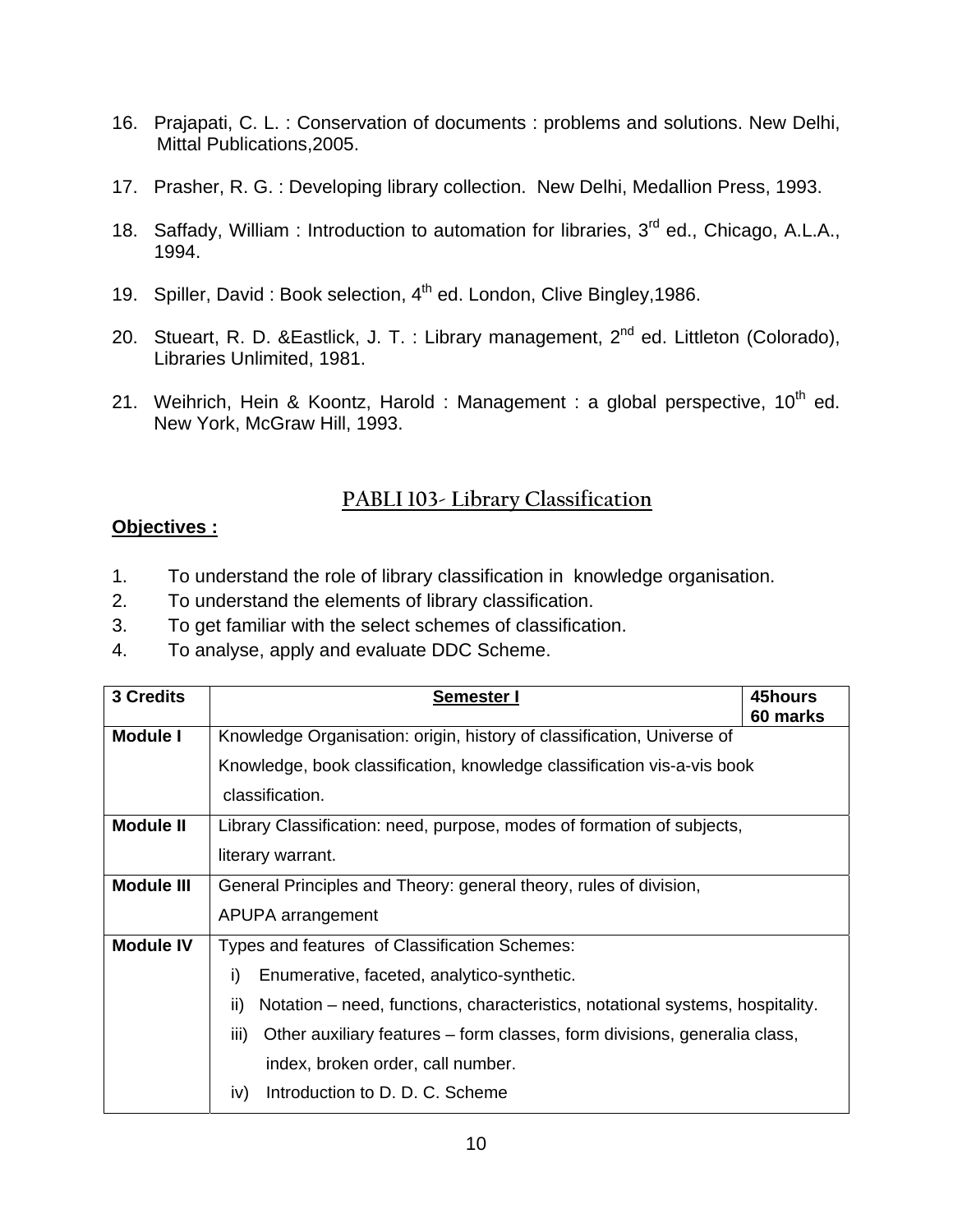| 3 Credits          | <b>Semester II</b>                                                              | 45hours<br>60 marks |
|--------------------|---------------------------------------------------------------------------------|---------------------|
| <b>Module V</b>    | <b>Library Classification Schemes:</b>                                          |                     |
|                    | i)<br>$D.D.C. - a detailed study (latest edition)$                              |                     |
|                    | ii)<br>U.D.C., C.C., Library of Congress classification scheme– an introductory |                     |
|                    | study                                                                           |                     |
|                    | iii)<br>Comparison of D.D.C., U.D.C. and C.C.                                   |                     |
| <b>Module VI</b>   | Special Classification Schemes: need, purpose, select examples like             |                     |
|                    | patents, computer science.                                                      |                     |
| <b>Module VII</b>  | Canons of Classification, principles of helpful sequence, Organisations and     |                     |
|                    | Institutions in Classification: CRG, ISKO, B.S.O.                               |                     |
| <b>Module VIII</b> | Current developments / trends in classification.                                |                     |

- 1. Batley, Sue : Classification in theory and practice. Oxford, Chandos, 2005.
- 2. Bavakutty, M. : Canons of library classification. Trivendrum, Kerela Library Association, 1981.
- 3. Bowman, J.H. : Essential Dewey. London, Facet, 2005.
- 4. Broughton, Vanda : Essential classification. London, Facet, 2004.
- 5. Foskett, A.C. : The Universal Decimal Classification : the history and present status. London, Clive Bingley, 1973.
- 6. Hunter, Eric J. : Classification made simple, 2<sup>nd</sup> Ed. Aldershot, Ashgate, 2002.
- 7. Hussain, Shabahat : Library classification. New Delhi, Tata McGraw Hill, 1973.
- 8. Kaula, P.N. : Treatise on Colon Classification. New Delhi, Sterling, 1985.
- 9. Langridge,D. : Approach to classification. London, Clive Bingley, 1973.
- 10. Mallby, A. (Ed.) : Sayer's manual of classification for librarians, London, Andre Deutsch, 1975.
- 11. Marcella, Rita and Newton, Robert : A New manual of classification. Hampshire, Gower, 1994.
- 12. Mills, J. : Modern outline of library classification. Bombay, Asia, 1962.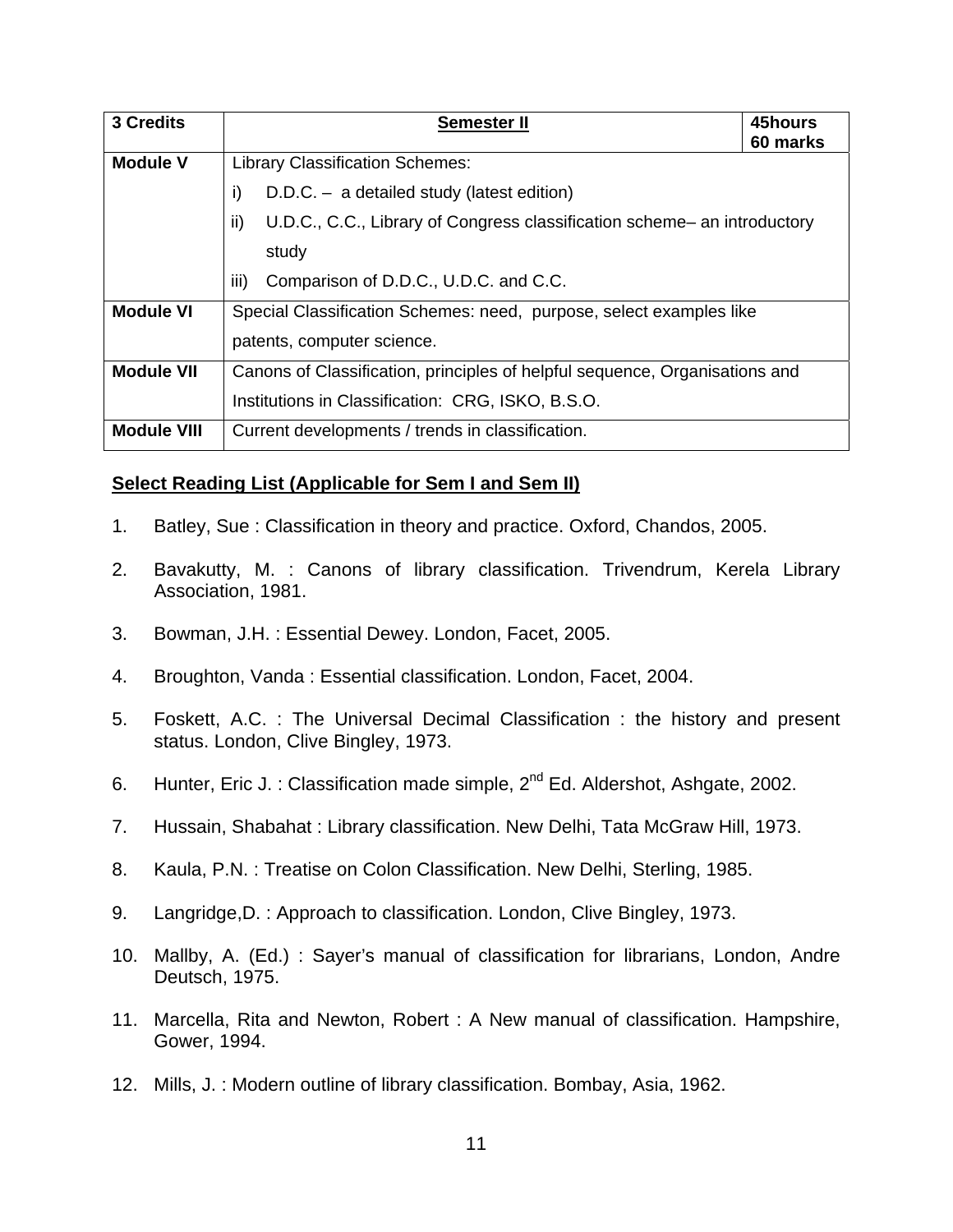- 13. Phillips, W. H. : Primer of Book Classification, London, LA, 1953.
- 14. Ranganathan, S.R. : Descriptive account of colon classification. Bombay, Asia, 1967.
- 15. Ranganathan, S. R. : Prolegomena of library classification. 3<sup>rd</sup> ed. (Reprint). New Delhi, EssEss, 2006.
- 16. Satija, M.P. : The Theory and practice of Dewey Decimal Classification scheme. Oxford, Chandos, 2007.
- 17. Scott, Mona L. : Dewey Decimal Classification,  $21^{st}$  Edition : a study manual and number building guide. Connecticut, Libraries Unlimited, 1998.
- 18. Sengupta, B. and Ohdedar, A.K. : Library classification. Calcutta, World Press, 1977.
- 19. Srivastava, Anand P. : Theory of knowledge classification. New Delhi, Learning Laboratory, 1992.
- 20. Vickery, B. C. : Classification and indexing in science,  $3<sup>rd</sup>$  Ed. London, Butterworths, 1975.

# **PABLI 104- Library Cataloguing**

- 1. To understand the role of cataloguing in retrieving library material.
- 2. To understand the fundamentals of cataloguing and catalogue construction.
- 3. To highlight the need for standardisation in cataloguing and subject approach to documents.

| 3 Credits         | <b>Semester I</b>                                                                                                                         | 45hours<br>60 marks |
|-------------------|-------------------------------------------------------------------------------------------------------------------------------------------|---------------------|
| <b>Module I</b>   | Library Catalogue: definitions, need, purpose.                                                                                            |                     |
| <b>Module II</b>  | Document Description: types of entries- main, added, analytical, reference, parts<br>of an entry, rules for filing, authority files.      |                     |
| <b>Module III</b> | Catalogue: physical forms including OPAC and inner forms                                                                                  |                     |
| <b>Module IV</b>  | Subject Cataloguing: subject headings, descriptors, choice of terms, subject<br>heading lists e.g. LCSH, Sear's list of subject headings. |                     |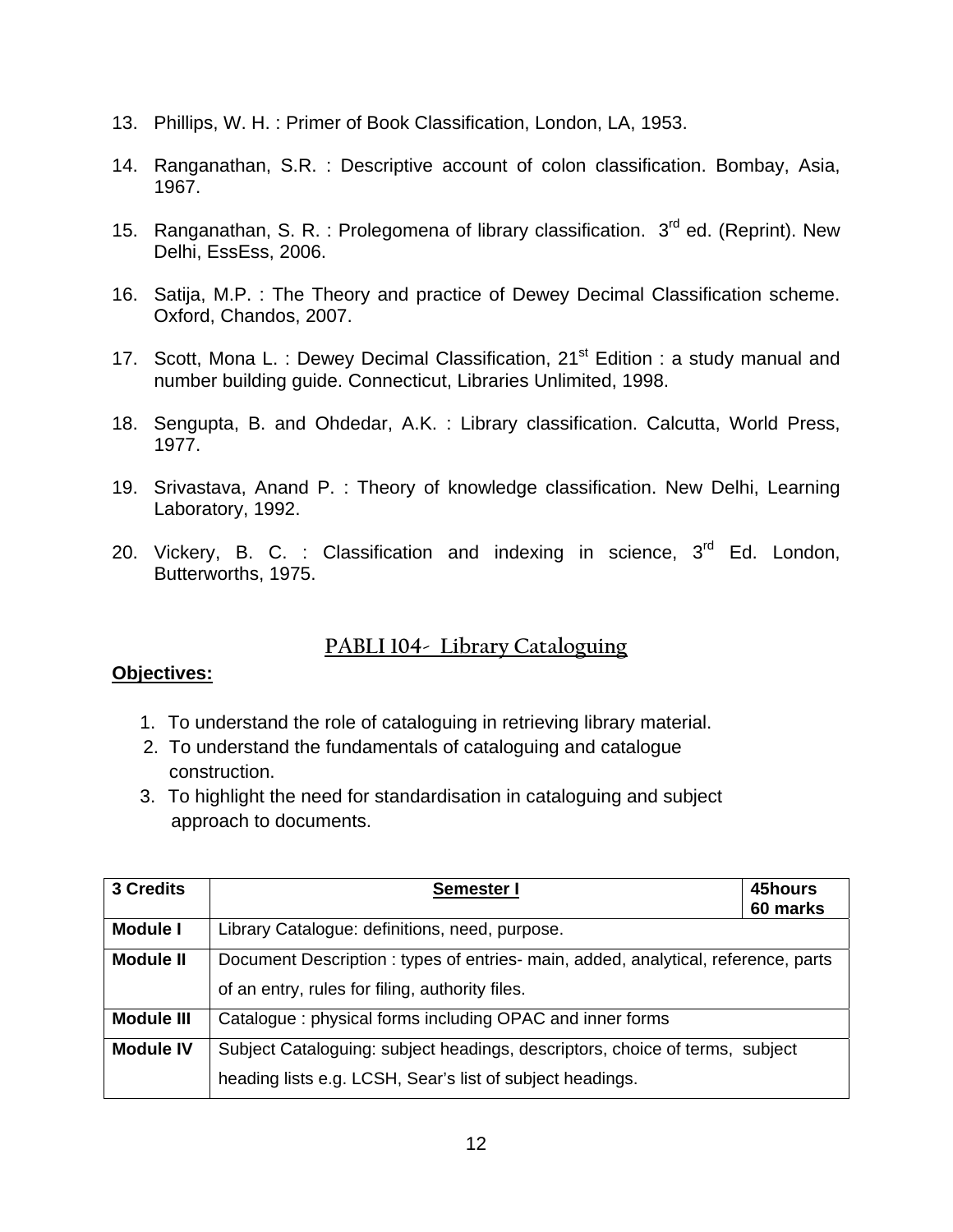| 3 Credits          | 45hours<br><b>Semester II</b><br>60 marks                                             |  |  |
|--------------------|---------------------------------------------------------------------------------------|--|--|
| <b>Module V</b>    | Catalogue codes: historical overview of different codes, canons of cataloguing,       |  |  |
|                    | detailed study of AACR and their revisions.                                           |  |  |
| <b>Module VI</b>   | Cataloguing standards including ISBD, ISBN, ISSN, MARC, CCF,                          |  |  |
|                    | ISO 2709.                                                                             |  |  |
| <b>Module VII</b>  | Practical aspects of cataloguing:                                                     |  |  |
|                    | i)<br>Selective and simplified cataloguing                                            |  |  |
|                    | ii)<br>Centralised and co-operative cataloguing, use of bibliographical utilitieslike |  |  |
|                    | OCLC, Cataloguing in Publication                                                      |  |  |
| <b>Module VIII</b> | Cataloguing in the Internet and digital era, metadata, web OPAC.                      |  |  |

- 1. AACR, 2<sup>nd</sup> revised with 2005 updates. Chicago, A.L.A., 2005.
- 2. Aswal, R. S. : MARC 21 : cataloguing format for  $21<sup>st</sup>$  century. New Delhi, EssEss Publication, 2004.
- 3. Boll, John J. : Introduction to cataloguing, Vol 1. Descriptive Cataloguing. New York, McGraw Hill, c1970.
- 4. Bowman, J. H. : Essential cataloguing, London, Facet Publishing, 2003.
- 5. Carter, R. C. (Ed.) : Managing cataloguing and the organization of information. Mumbai, Jaico, 2005.
- 6. Girija Kumar : Theory of cataloguing,  $5<sup>th</sup>$  rev. ed. New Delhi, Vikas Publishing House, 1986.
- 7. Gorman, G. E. &Dorner, Daniel (Eds.) : Metadata applications and management. London, Facet Publishing, 2003.
- 8. Haynes, David : Metadata for information management and retrieval. London, Facet Publishing, 2004.
- 9. Horner, John : Cataloguing. London, Association of Assistant Librarians, 1970.
- 10. Hunter, E. J. : Cataloguing : a guide book. London, Clive Bingley, 1974.
- 11. Hunter, E. J. &Bakewell, K. G. B.: Cataloguing, 2<sup>nd</sup> rev. ed. London, Clive Bingley, 1983.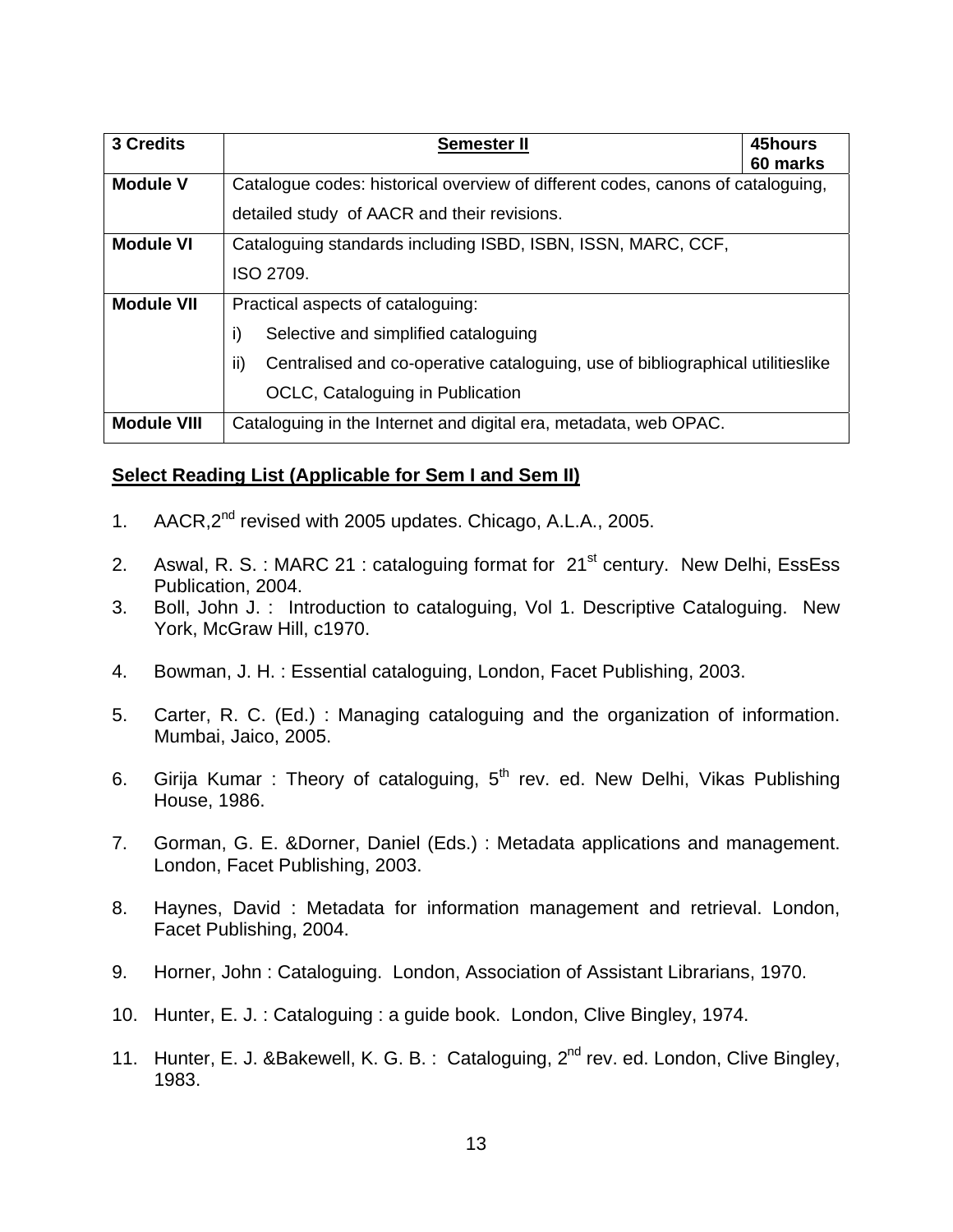- 12. Krishna Kumar : Introduction to cataloguing practice,  $3<sup>rd</sup>$  rev. ed. New Delhi, Vikas Publishing House, 1986.
- 13. Kumar, P. S. G. & Mohammad, Riaz : Cataloguing : theory and practice. New Delhi,S. Chand & Co., 1999.
- 14. Needham, C. D. : Organising knowledge in libraries: an introduction to information retrieval, 2<sup>nd</sup> rev. ed. London, Andre Deutsch, 1971.
- 15. Piggott, M. : Topography of cataloguing. London, Library Association, 1988
- 16. Ranganathan, S. R. : Library catalogue: fundamentals and procedure. London, G. Blunt & Sons, 1950.
- 17. Sengupta,B.: Cataloguing : its theory and practice. Calcutta, World Press, 1970.
- 18. Sharp, H. A. : Cataloguing : textbook for use in libraries,  $5<sup>th</sup>$  ed. London, Grafton & Co., 1964.
- 19. Vishwanathan, C. G. : Cataloguing : theory and practice,  $5<sup>th</sup>$  rev. ed. Lucknow, Print House, 1983.

## **PABLI 105 - Reference & Information Sources and Services**

- 1. To understand the basic concept of reference and information service and its organisation.
- 2. To be familiar with different categories of reference and information sources with examples.
- 3. To develop skills of critical evaluation of reference sources.
- 4. To understand different methods of processing information.
- 5. To be familiar with the services of the information centres at national and international level.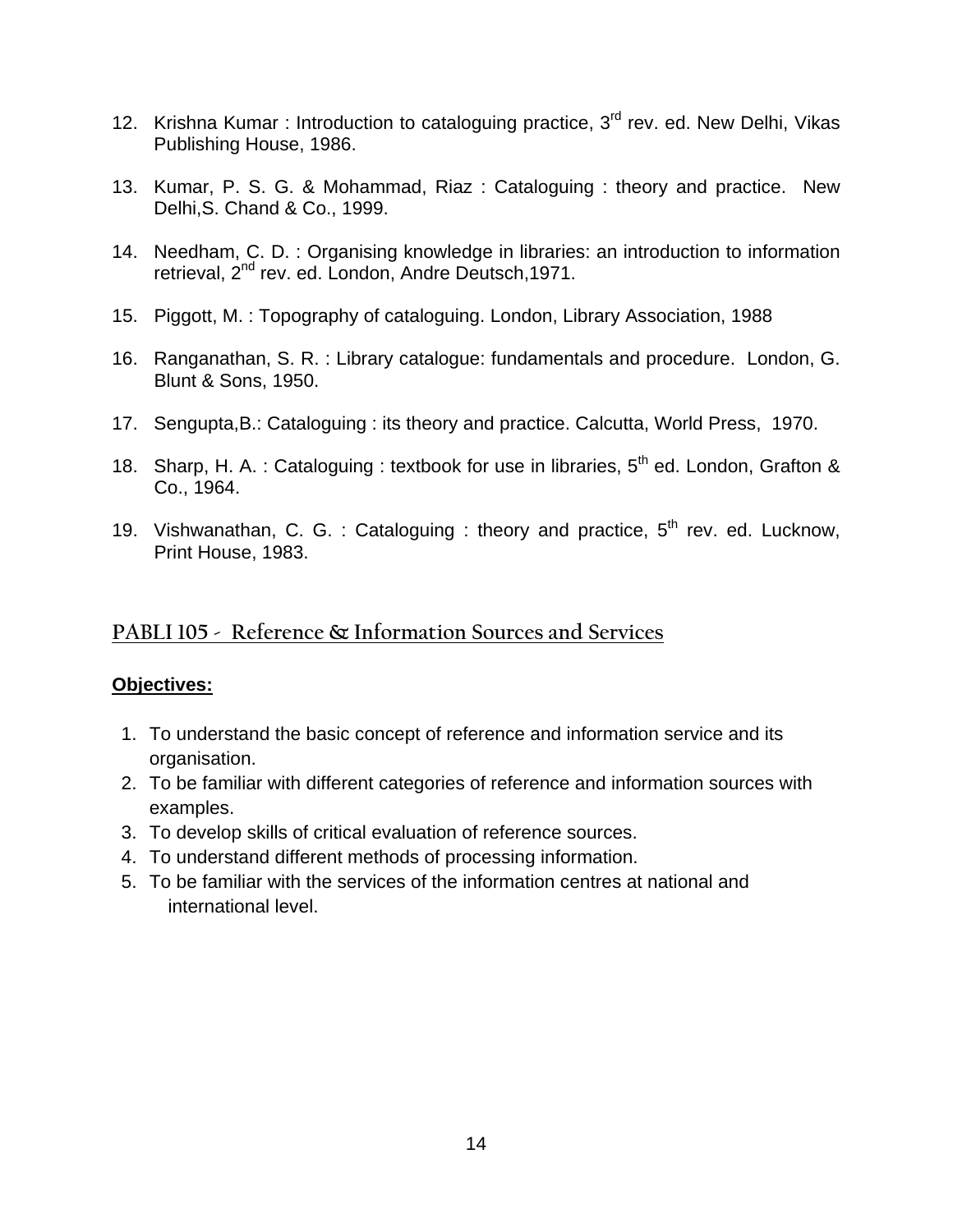| 3 Credits         | <u>Semester I</u>                                                                     | 45hours<br>60 marks |  |
|-------------------|---------------------------------------------------------------------------------------|---------------------|--|
| <b>Module I</b>   | Reference & information Service: Concept, definition, need & scope                    |                     |  |
| <b>Module II</b>  | Reference & Information Sources: types, criteria for selection and                    |                     |  |
|                   | Evaluation (authority, scope, treatment, arrangement, special features, and utility)  |                     |  |
|                   | different physical formats (print, non-print, internet, electronic reference sources) |                     |  |
|                   |                                                                                       |                     |  |
| <b>Module III</b> | Reference & Information Services: Ready reference service, bibliographical and        |                     |  |
|                   | fact finding assistance, advisory and guiding assistance, short and long range        |                     |  |
|                   | reference service, pro active and responsive services, referral service, user         |                     |  |
|                   | education, information literacy, web based services and FAQs, Reference Service       |                     |  |
|                   | Delivery in different types of libraries such as public, academic, special, Steps in  |                     |  |
|                   | reference service, reference interview                                                |                     |  |
|                   |                                                                                       |                     |  |
| <b>Module IV</b>  | Categories of Reference and Information Sources: Dictionaries, Encyclopedias,         |                     |  |
|                   | Yearbooks, Directories, Handbooks, Bibliographies and Abstracts                       |                     |  |

| 3 Credits          | 45hours<br><b>Semester II</b>                                                        |  |  |
|--------------------|--------------------------------------------------------------------------------------|--|--|
| <b>Module V</b>    | 60 marks<br>Categories of Reference and Information Sources: News digest, Indexes,   |  |  |
|                    | Biographical Sources, Statistical Sources, Geographical Sources & In-house           |  |  |
|                    | information Products (Bibliographies, state-of the-art reports, trend reports,       |  |  |
|                    | newsletters, house journals, library manual, library websites, blogs)                |  |  |
| <b>Module VI</b>   | Information Processing: Need, identification and design, different methods of        |  |  |
|                    | processing, indexing, abstracting, types of indexes – pre and post co-ordinate       |  |  |
|                    | indexing, chain indexing, POPSI, PRECIS, key word indexing, types of                 |  |  |
|                    | abstracts - informative, indicative, statistical, special purpose, consolidation and |  |  |
|                    | repackaging, translation services, Reference Librarian : role, functions,            |  |  |
|                    | qualities.                                                                           |  |  |
| <b>Module VII</b>  | Information Dissemination: Need, identification and design, indicative and           |  |  |
|                    | substantive form, generalised and customised services, CAS and SDI services,         |  |  |
|                    | on line and CD-ROM based services, document delivery services.                       |  |  |
| <b>Module VIII</b> | Documentation and Information Centres (OCLC, INPADOC, I.S.I. (USA),                  |  |  |
|                    | NISCAIR, DRTC, DESIDOC, NASSDOC, SENDOC, CMIE, national and                          |  |  |
|                    | sectoral information centres), Information Systems(INIS, AGRIS, MEDLARS,             |  |  |
|                    | P I S, India), Commercial Information Vendors (Knight Rider, EBSCO, Emerald)         |  |  |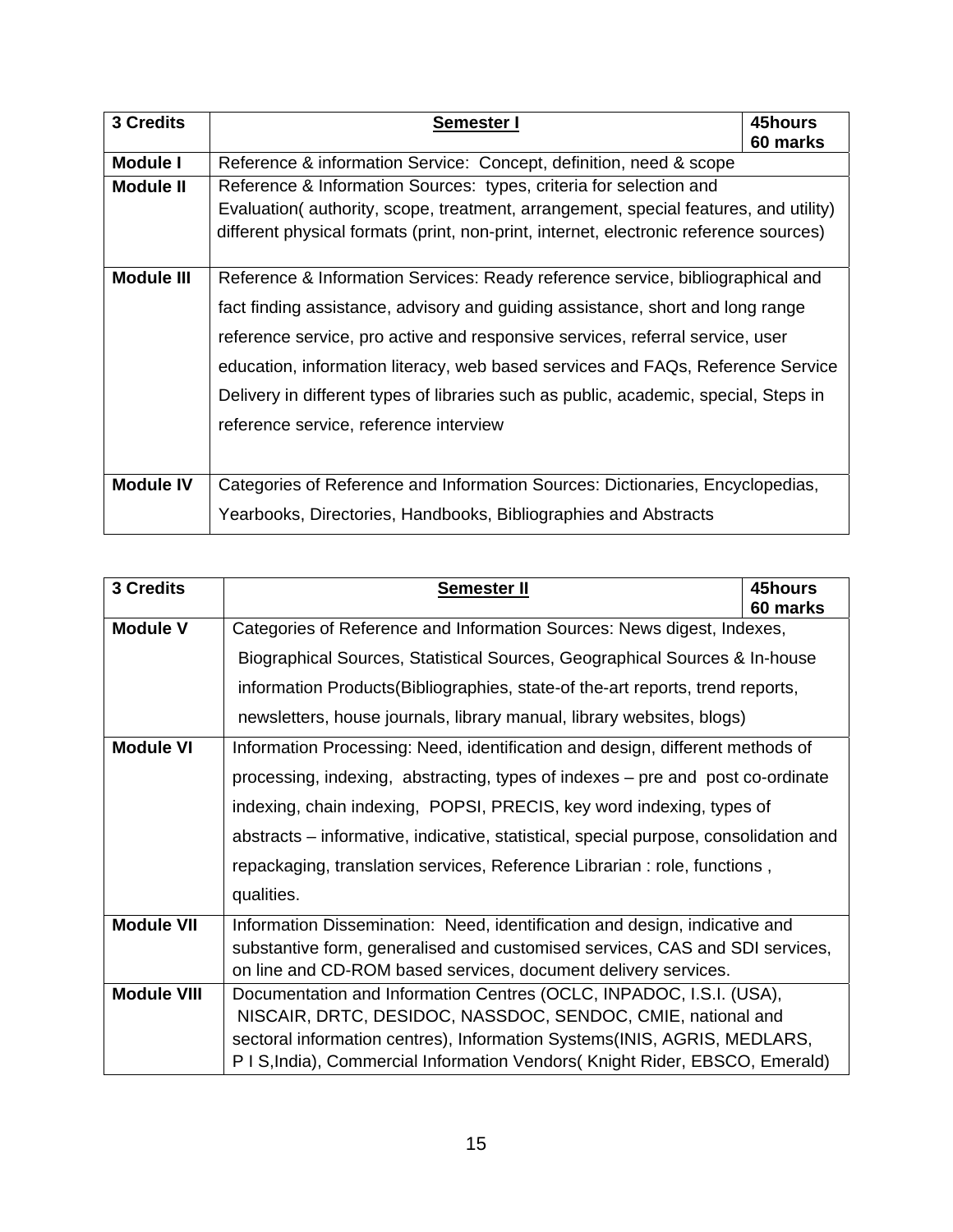- 1. Bopp, Richard E & Smith, Linda C. : Reference and information services : an introduction, 3<sup>rd</sup> ed. Colorado, Libraries Unlimited, 2001.
- 2. Borko, Harold & Bernier, Charles L : Abstracting concepts & methods. New York, Academic Press, 1975.
- 3. Bradford, S.C. : Documentation. London, Crosby Lockwood, 1953.
- 4. Cassell, Hay Ann & Hiremath, Uma: Reference and information services in the 21<sup>st</sup> century : an introduction. London, Facet Publishing, 2006.
- 5. Chakraborty, A.R. : Indexing : principles, processes and products. Calcutta, World Press, 1984.
- 6. Chakraborty, A.K. : Introduction to documentation science. Hyderabad, Andhra Pradesh Library Association, 1980.
- 7. Chakraborti, A. K. : Reference service. Hyderabad, Andhra Pradesh Public Library Association, 1983.
- 8. Chowdhary, G.G. &Chowdhary, S. : Searching CD ROM and Online Information Sources. London, LA, 2001.
- 9. Cleveland, D.B. & Cleveland, A.D. : Introduction to indexing & abstracting,  $3^{rd}$ Edn., Colorado, Libraries Unlimited, 2001.
- 10. Craven, Jenny (ed.) : Web accessibility : practical advice for the library and information professional. London, Facet Publishing, 2008.
- 11. Gorman, G.E. (Ed.) : Information service in an electronic environment. London, LA, 2002.
- 12. Guha, B. : Documentation & information services : techniques and systems. Calcutta, World Press, 1999.
- 13. Hutchins, Margaret : Introduction to reference work. Chicago, A.L.A., 1944.
- 14. Katz, Bill : Opportunities for reference service. New York, Haworth Press, 1991.
- 15. Katz, Bill, (ed.) : New technologies and reference services. New York, Haworth Press, 2000.
- 16. Katz, W. A. : Introduction to Reference Work. Vol 1 & 2. New York, McGraw Hill, 1978.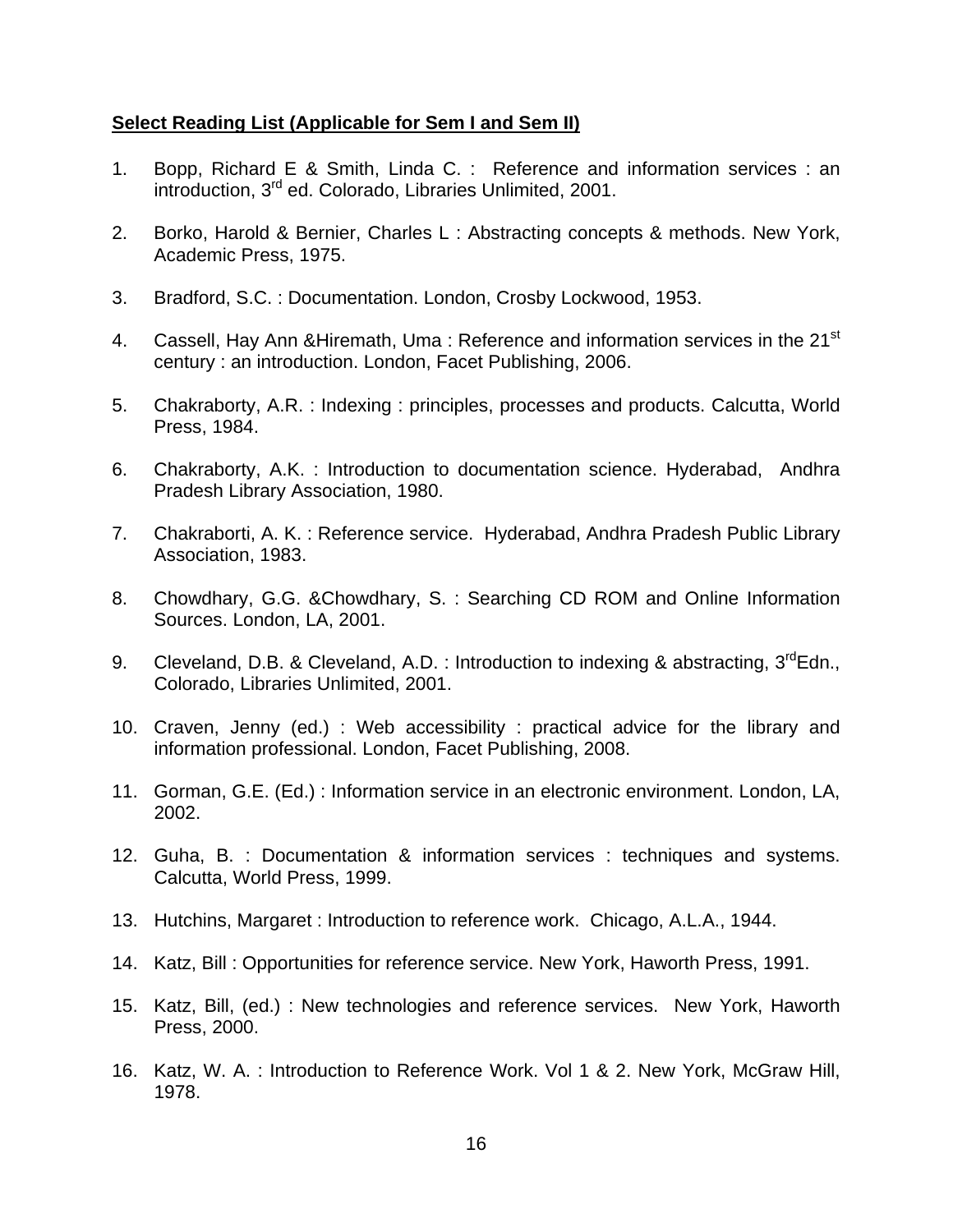- 17. Knight, G. N. : Indexing the Art of. London, George Allen &Unwin, 1979.
- 18. Korfhag, R. R. : Information storage and retrieval. New York, John Wiley, 2006
- 19. Krishna Kumar : Reference service,  $5<sup>th</sup>$  rev. ed. New Delhi, Vikas Publishing House, 2002.
- 20. Lancaster, I. W. & Warner, Amy : Intelligent technologies in library and information service applications. Medifsd, American Society for Information Science, 2001.
- 21. Lankes, R. David and others (eds). Virtual reference desk: creating a reference future. London, Facet Publishing, 2006.
- 22. Low, K. : The Roles of reference librarians : today and tomorrow. New York, Howarth Press, 1996.
- 23. Mukherjee, A. K. : Reference work and its tools,  $3<sup>rd</sup>$ . ed. Calcutta, World Press, 1975.
- 24. Neelameghan, A. & Prasad, K.N. (Eds.) : Information systems, networks and services in India : developments and trends, Vol. 1 & 2. Chennai, Ranganathan Centre for Information Studies,1990.
- 25. Ranganathan, S.R. : Documentation : genesis and development, (SRELS Series; 3). Delhi, Vikas, 1973.
- 26. Ranganathan, S. R. : Reference service,  $2^{nd}$  ed. Bombay, Asia Publishing House, 1961.
- 27. Rowley, J.E.: Abstracting and indexing,  $2^{nd}$  Ed. London, Clive Bingley, 1988.
- 28. Rowley, J.E. & Turner, C.M.D. : The Dissemination of information. London, Andre Deusche, 1978.
- 29. Sengupta, B. : Indian reference and information sources. Calcutta, World Press, 1981.
- 30. Sengupta, B. & others : Documentation & information retrieval. Calcutta, World Press, 1977.
- 31. Seetharama, S. : Information consolidation and repackaging. New Delhi, Ess,Ess, 1997.
- 32. Shera, Jesse H. : Documentation & the organisation of knowledge. London, Crosby Lockwood, 1966.
- 33. Vickery, B.C. & Vickery, A. : Information science : theory and practice. London, Butterworths, 1987.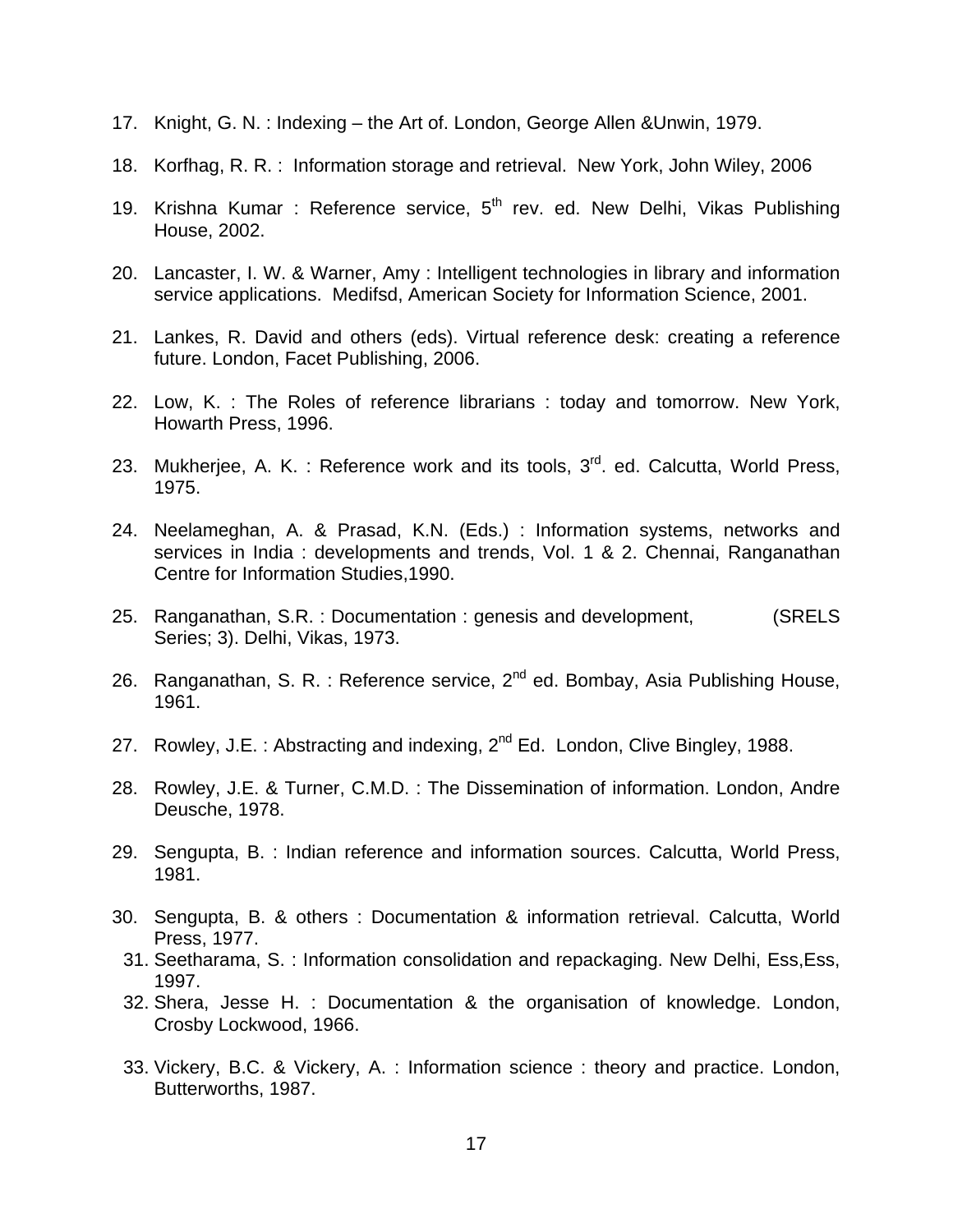# **PABLI 106– Computer Application to Library Work**

- 1. To understand the fundamentals of Computer and Information Technology.
- 2. To get familiar with applications of Computers and Information Technology In libraries.

| <b>3 Credits</b>  | Semester I                                                                           | 45hours<br>60 marks |  |
|-------------------|--------------------------------------------------------------------------------------|---------------------|--|
| <b>Module I</b>   | Introduction to Computers:                                                           |                     |  |
|                   | i)<br>Essential components of computer system, overview of historical                |                     |  |
|                   | developments.                                                                        |                     |  |
|                   | ii)<br>Data representation and storage – binary system, character codes,             |                     |  |
|                   | barcodes, records and files.                                                         |                     |  |
| <b>Module II</b>  | Hardware: Memory – core and auxiliary, storage media – magnetic tapes,               |                     |  |
|                   | disks, optical discs, pen drive, ipod, input and output devices - keyboard,          |                     |  |
|                   | mouse, monitors, printers, scanners, OCR, communication ports - serial,              |                     |  |
|                   | parallel, USB.                                                                       |                     |  |
| <b>Module III</b> | <b>Software Concepts:</b>                                                            |                     |  |
|                   | System Software – operating systems e.g. Windows, Unix, Linux,<br>i)                 |                     |  |
|                   | programming languages, compilers, interpreters.                                      |                     |  |
|                   |                                                                                      |                     |  |
|                   | Application Software – features of word processing software, spreadsheet,<br>ii)     |                     |  |
|                   | database management systems, MS Access, SQL, desktop publishing.                     |                     |  |
| <b>Module IV</b>  | Computer applications to Library and Information Work:                               |                     |  |
|                   | In house operations – acquisition, ordering and membership database,<br>i)           |                     |  |
|                   | circulation, serials control, receipts and expenditure, library fines,               |                     |  |
|                   | retrospective conversion, accounting, stock verification, archiving of rare          |                     |  |
|                   | material, library security systems.                                                  |                     |  |
|                   | ii) Information Services : search through CD-ROM, Internet, online databases         |                     |  |
|                   | and e-journals, retrieval from electronic archival material, introduction to library |                     |  |
|                   | software, familiarising with WINISIS, SOUL                                           |                     |  |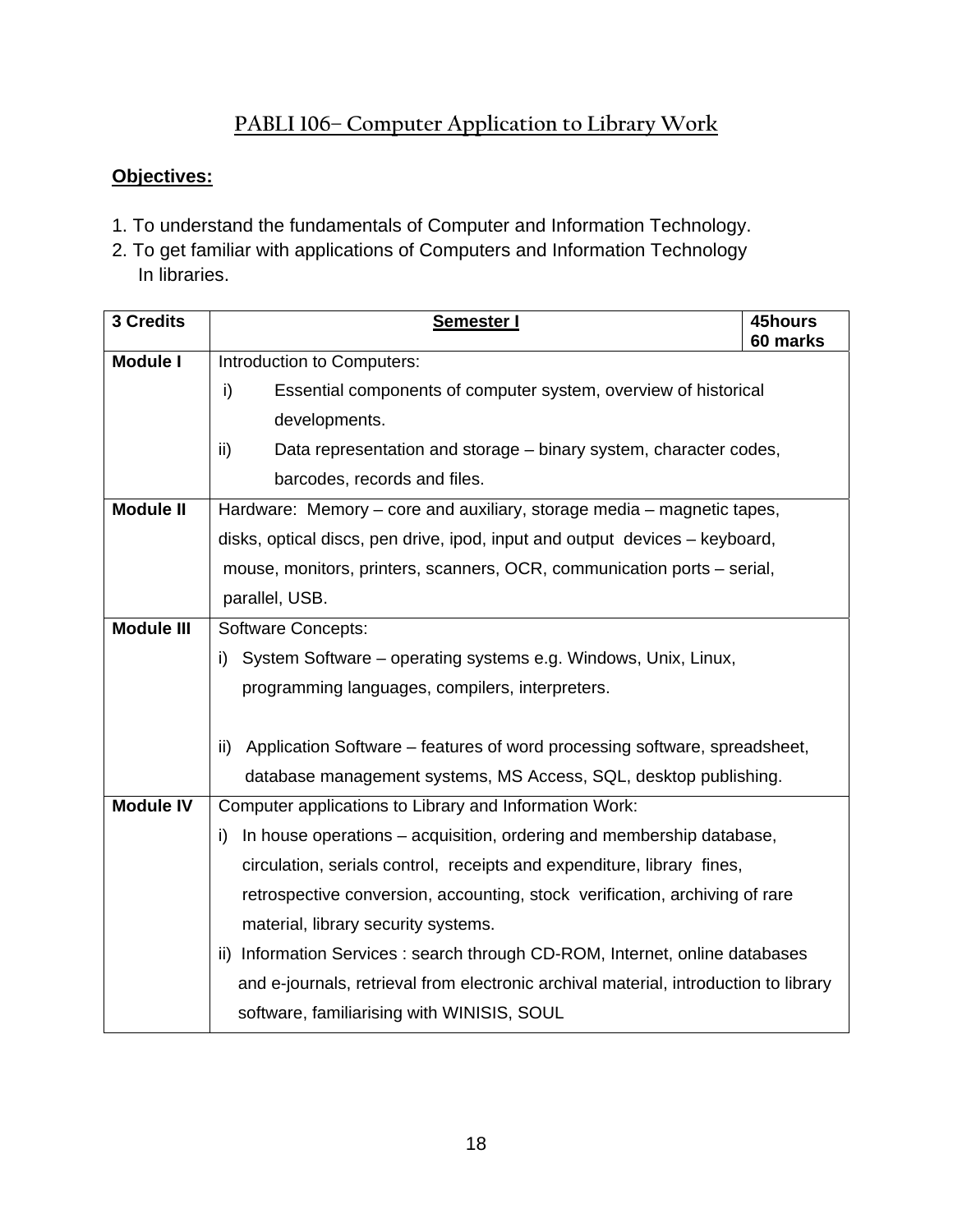| 3 Credits          | <b>Semester II</b>                                                               | 45hours<br>60 marks |  |
|--------------------|----------------------------------------------------------------------------------|---------------------|--|
| <b>Module V</b>    | Information and Communication Technology: Basic concepts and application to      |                     |  |
|                    | Library and Information Science, transmission media-cables, microwave,           |                     |  |
|                    | satellite.                                                                       |                     |  |
| <b>Module VI</b>   | Networks and Networking:                                                         |                     |  |
|                    | i)<br>Network topology                                                           |                     |  |
|                    | ii)<br>Networking – LAN, MAN, WAN, Intranet, Internet.                           |                     |  |
|                    | iii)<br>Networks in India with special reference to library networks– INFLIBNET, |                     |  |
|                    | UGC-INFONET, DELNET, ERNET.                                                      |                     |  |
| <b>Module VII</b>  | Managerial aspects of Computerisation: Maintenance of hardware, software         |                     |  |
|                    | security, ergonomics.                                                            |                     |  |
| <b>Module VIII</b> | Digital Library: Concept, definition, emerging trends.                           |                     |  |

- 1. Aswal, R.S. : CDS/ISIS for windows. New Delhi, EssEss, 2003.
- 2. Collier, M. : Telecommunication for information management and transfer. Aldershot, Gower, 1988.
- 3. Cooper, Michael D. : Design of library automation systems : file structures, data structures and tools. New York, Wiley, 1996.
- 4. Dolby, J.L. : Computerised library catalogues : their growth, cost and utility, Cambridge, MIT press, 1989.
- 5. Devraja, G. &Rehelamma, A.V. (Eds.) : Library computerization in India. New Delhi, EssEss, 1980.
- 6. Godden, Irene P. (Ed.) : Library technical services : operations & management. Orlando, Academic Press, 1994.
- 7. Haravu, L.J. : Library automation : design, principles and practice. New Delhi, Allied, 2004.
- 8. Harbour, R.T. : Managing library automation. London, Aslib, 1994.
- 9. Hunter, E.J. : Computerised cataloguing. London, Clive Bingley, 1985.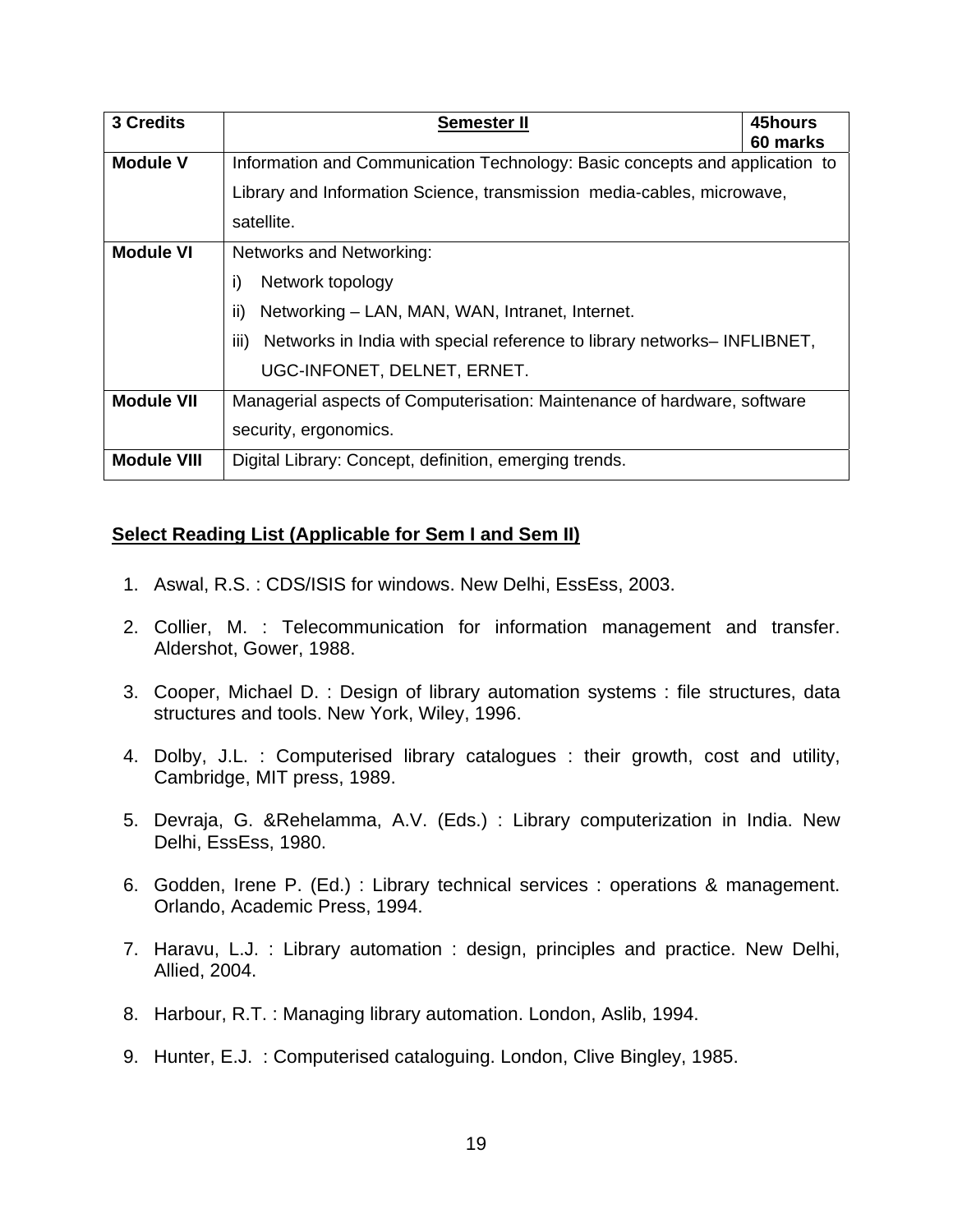- 10. Kashyap, M.M. : Database system : design and development. New Delhi, Sterling, 1993.
- 11. Kaul, H.K. : Library networks : an Indian experience. New Delhi, Virgo, 1992.
- 12. Kochtanek, Thomas R. & Mathews, Joseph R. : Library information systems. Westport, Libraries Unlimited, 2004.
- 13. Rajaraman, V. : Introduction to information technology. New Delhi, Prentice-Hall, 2003.
- 14. Ravichandra, Rao I.K. : Library automation. New Delhi, Wiley, 1990.
- 15. Rowley, J.E.: Computers for libraries, 2<sup>nd</sup> Ed. London, Clive Bingley, 1980.
- 16. Saffady, William : Introduction to automation for librarians. Chicago, ALA, 1994.
- 17. Stallings, William : Computer organization and architecture : designing for performance, 6<sup>th</sup> Ed.. New Delhi, Prentice-Hall, 2003.
- 18. Tedd, Lucy A. : An Introduction to computer based library systems,  $2^{nd}$  Ed. Chichester, Wiley, 1985.
- 19. Turban, E., Rainer, R.K. & Potter, R.E. : Introduction to information technology. New York, Wiley, 2003.

# **Practicals(Part B) 12 Credits**

# **(Sem I + Sem II)**

#### **Semester – I**

#### **Part B : Practicals Credits : 6**

| Code No.         | <b>Courses</b>              | <b>Marks</b> |
|------------------|-----------------------------|--------------|
| P <sub>101</sub> | <b>Classification</b>       | 20           |
| P102             | Cataloguing                 | 20           |
| P103             | <b>Reference Sources</b>    | 15           |
| P104             | <b>Information Sources</b>  | 15           |
| P105             | <b>Abstracting</b>          | 10           |
| P106             | <b>Computer (Internal)</b>  | 20           |
|                  | <b>Grand Total of Marks</b> | 100          |